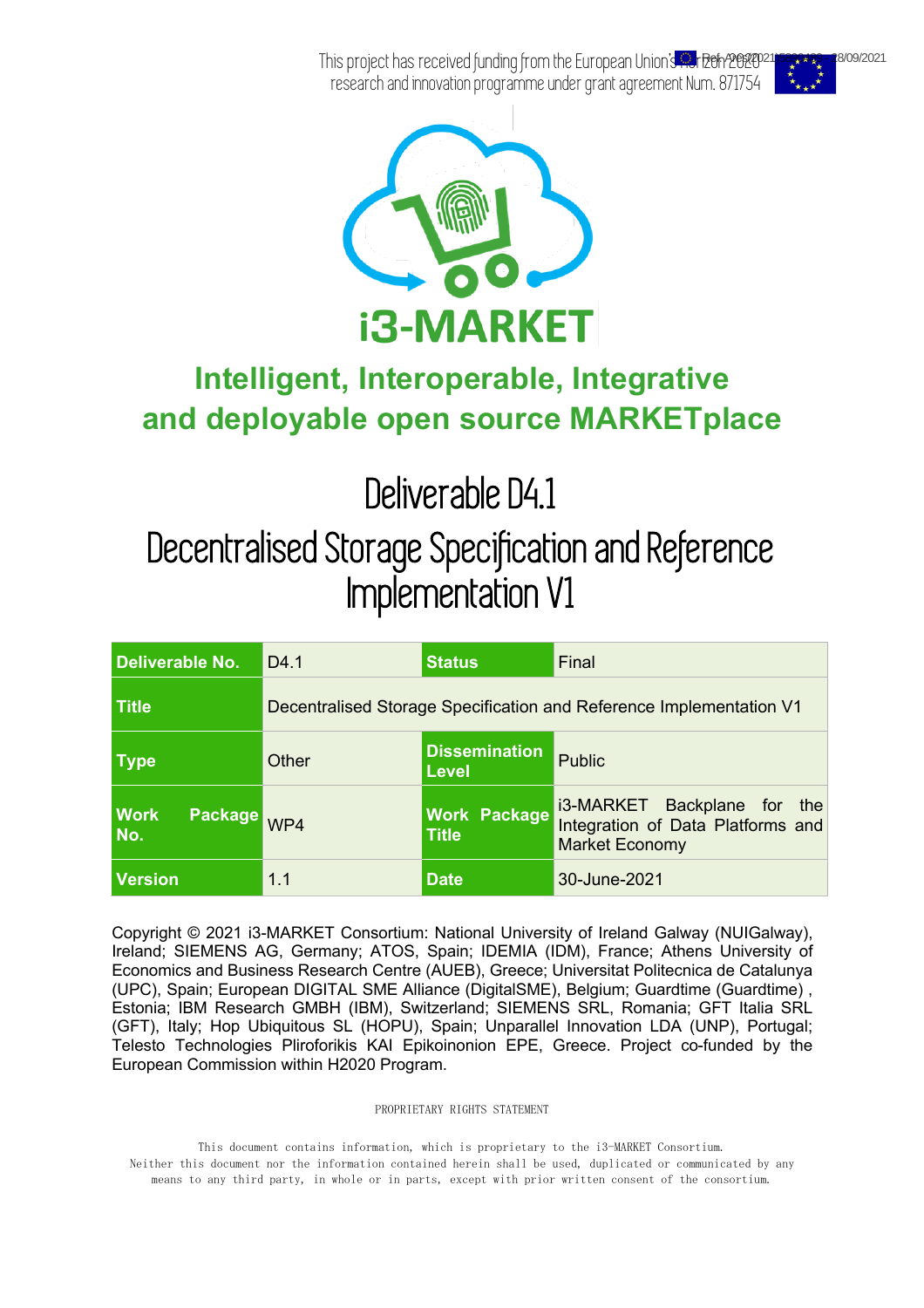

## Authors

| <b>Name</b>            | <b>Partner</b>                                     | e-mail                      |
|------------------------|----------------------------------------------------|-----------------------------|
| <b>Kaarel Hanson</b>   | <b>GUARDTIME AS</b>                                | Kaarel.hanson@guardtime.com |
| Andres Ojamaa          | <b>GUARDTIME AS</b><br>andres.ojamaa@guardtime.com |                             |
| Juan Hernandez Serrano | <b>UPC</b>                                         | j.hernandez@upc.edu         |
| Rafael Genés Durán     | <b>UPC</b>                                         | rafael.genes@upc.edu        |
| Jose Luis Muñoz Tapia  | <b>UPC</b>                                         | jose.luis.munoz@upc.edu     |

## **History**

| Rev.             | Author(s)            | Organisation(s)    | Date       | <b>Comments</b>                                            |  |
|------------------|----------------------|--------------------|------------|------------------------------------------------------------|--|
| V <sub>0.1</sub> | <b>Kaarel Hanson</b> | <b>GUARDTIME</b>   | 24/05/2021 | ToC Update from internal version                           |  |
| V <sub>0.2</sub> | Andres Ojamaa        | <b>GUARDTIME</b>   | 30/05/2021 | Deployment Plan and i3-MARKET V1<br>contributions          |  |
| V <sub>0.3</sub> | Andres Ojamaa        | <b>GUARDTIME</b>   | 01/06/2021 | <b>Operative Specification and Management</b><br>Operative |  |
| V <sub>0.5</sub> | <b>Andres Ojamaa</b> | <b>GUARDTIME</b>   | 10/06/2021 | End-user operative                                         |  |
| V <sub>0.6</sub> | Andres Ojamaa        | <b>ATOS</b>        | 15/06/2021 | <b>Final Contributions</b>                                 |  |
| V <sub>0.7</sub> | <b>Kaarel Hanson</b> | <b>GUARDTIME</b>   | 16/06/2021 | Release version                                            |  |
| V <sub>0.8</sub> | Filia Filippou       | Telesto            | 20/06/2021 | <b>Internal Review QR</b>                                  |  |
| V <sub>0.9</sub> | Angel cataron        | <b>SIEMENS SRL</b> | 25/06/2021 | <b>Quality Review</b>                                      |  |
| V1.0             | Martin Serrano       | <b>NUIG</b>        | 30/06/2021 | <b>Final Version</b><br><b>Approved for Submission</b>     |  |

| Rev. | Author(s)             | Organisation(s)                | <b>Date</b> | <b>Comments</b>                                                                                        |  |
|------|-----------------------|--------------------------------|-------------|--------------------------------------------------------------------------------------------------------|--|
| V1.0 | <b>Kaarel Hanson</b>  | 25/09/2021<br><b>GUARDTIME</b> |             | Revision of the first Release,<br>Abstract is updated (page 5) and<br>section 8 (page 36) is included. |  |
|      | Filia Filippou        | Telesto                        |             | 25/09/2021   Internal Review QR                                                                        |  |
|      | Angel cataron         | <b>SIEMENS SRL</b>             | 27/09/2021  | <b>Quality Review</b>                                                                                  |  |
| V1.1 | <b>Martin Serrano</b> | <b>NUIG</b>                    | 27/09/2021  | <b>Final Version</b><br><b>Approved for Submission</b>                                                 |  |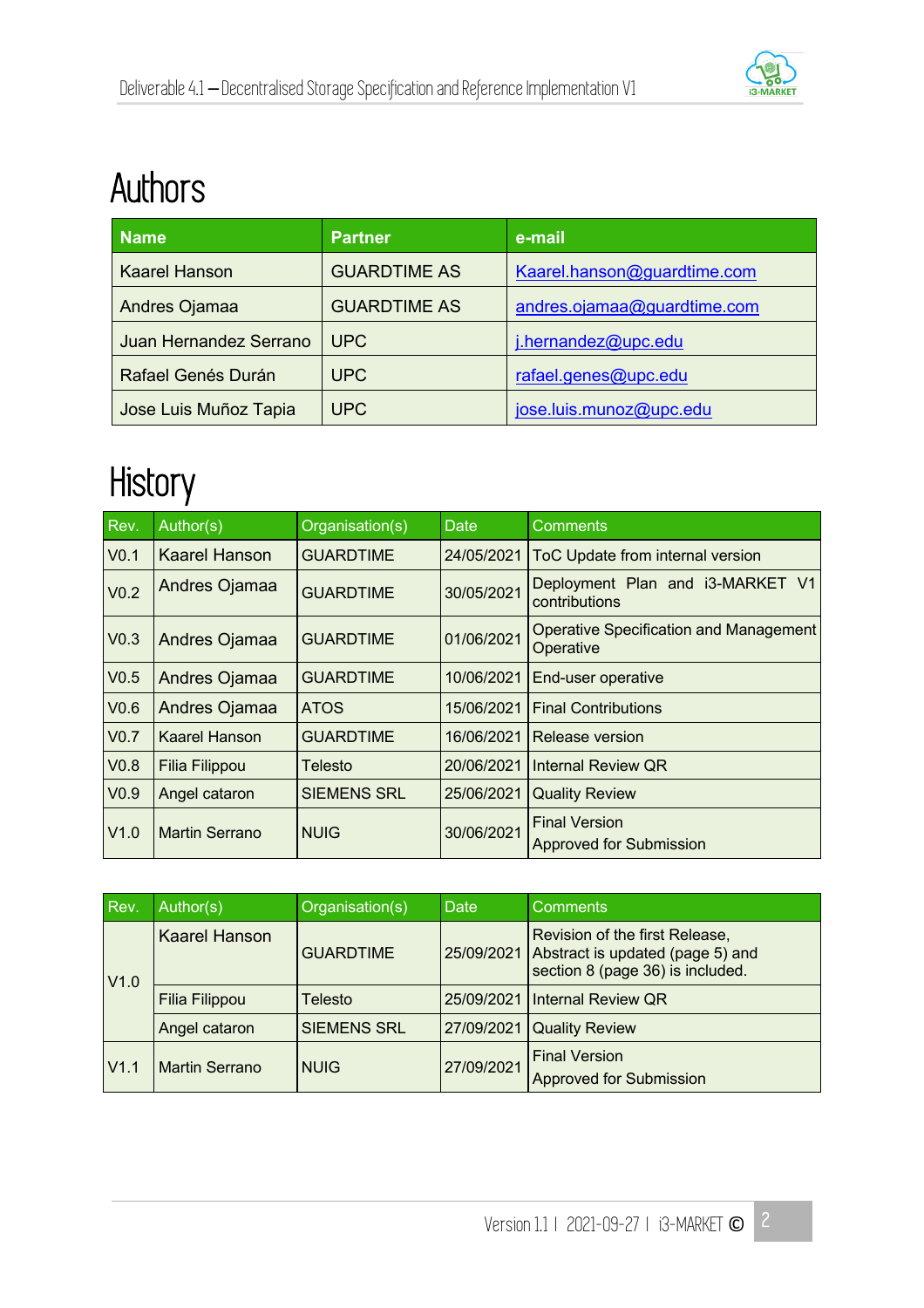

## Key data

| <b>Keywords</b>      | Data Storage, blockchain, decentralised storage, distributed storage |
|----------------------|----------------------------------------------------------------------|
| <b>Lead Editor</b>   | Name: Kaarel Hanson<br><b>Partner: Guardtime</b>                     |
| Internal Reviewer(s) | Name: Filia Filippou,                                                |
|                      | <b>Partner: TELESTO</b>                                              |
|                      | Name: Angel Cataron,                                                 |
|                      | Partner: SIEMENS S.R.L                                               |

## Statement of originality

This deliverable contains original unpublished work except where clearly indicated otherwise. Acknowledgement of previously published material and of the work of others has been made through appropriate citation, quotation or both.

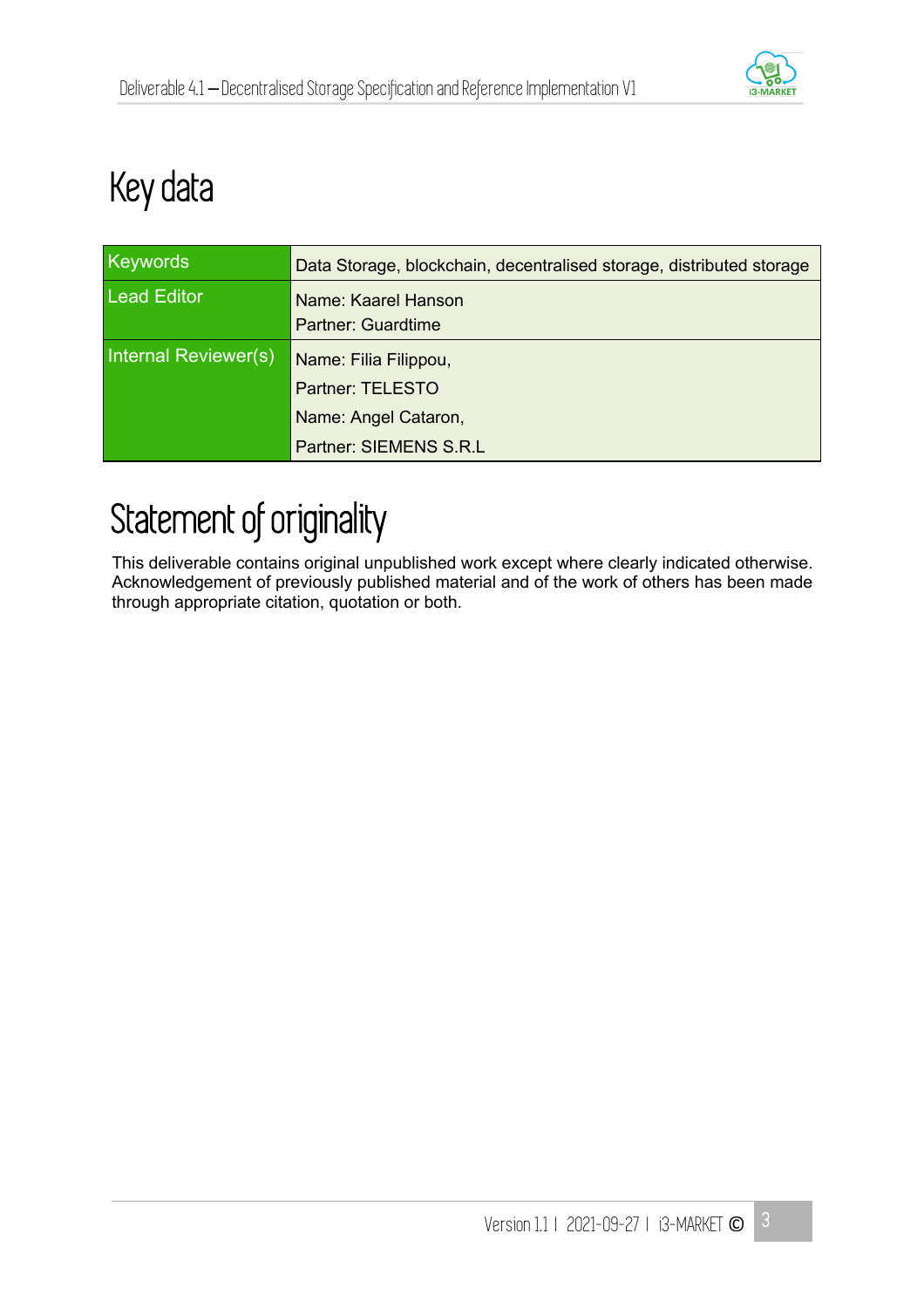

## List of abbreviations

| AB           | <b>Advisory Board</b>                               |
|--------------|-----------------------------------------------------|
| <b>AMR</b>   | <b>Annual Public Management Report</b>              |
| <b>DESCA</b> | Development of a Simplified Consortium Agreement    |
| <b>DoW</b>   | <b>Description of Work</b>                          |
| EC           | <b>European Commission</b>                          |
| EU           | European Union                                      |
| <b>EUPL</b>  | European Union Public Licence                       |
| <b>FIA</b>   | <b>Future Internet Assembly</b>                     |
| <b>GA</b>    | <b>Grant Agreement</b>                              |
| <b>GNU</b>   | <b>Generic Public Licence</b>                       |
| GCC          | <b>GNU Compiler Collection</b>                      |
| <b>IERC</b>  | European Research Cluster on the Internet of Things |
| <b>IMR</b>   | Interim Management Report                           |
| IP           | <b>Internet Protocol</b>                            |
| <b>IPR</b>   | <b>Intellectual Property Rights</b>                 |
| <b>ITU-T</b> | International Telecommunications Union              |
| <b>OGC</b>   | Open Geospacial Consortium                          |
| <b>PMR</b>   | Periodic Management Report                          |
| PC           | Project Co-ordinator                                |
| <b>PMO</b>   | <b>Project Management Office</b>                    |
| <b>PM</b>    | <b>Project Manager</b>                              |
| PO           | Project Officer                                     |
| <b>PHP</b>   | <b>Hyper Text Processor</b>                         |
| QA           | <b>Quality Assessors</b>                            |
| <b>SB</b>    | <b>Supervisory Board</b>                            |
| <b>SSN</b>   | <b>Semantic Sensor Networks</b>                     |
| <b>STREP</b> | Specific Targeted Research Project                  |
| TL           | <b>Task Leader</b>                                  |
| <b>TMB</b>   | <b>Technical Management Board</b>                   |
| <b>WP</b>    | Work Package                                        |
| <b>WPL</b>   | Work Package Leader                                 |
| W3C          | World Wide Web Consortium                           |

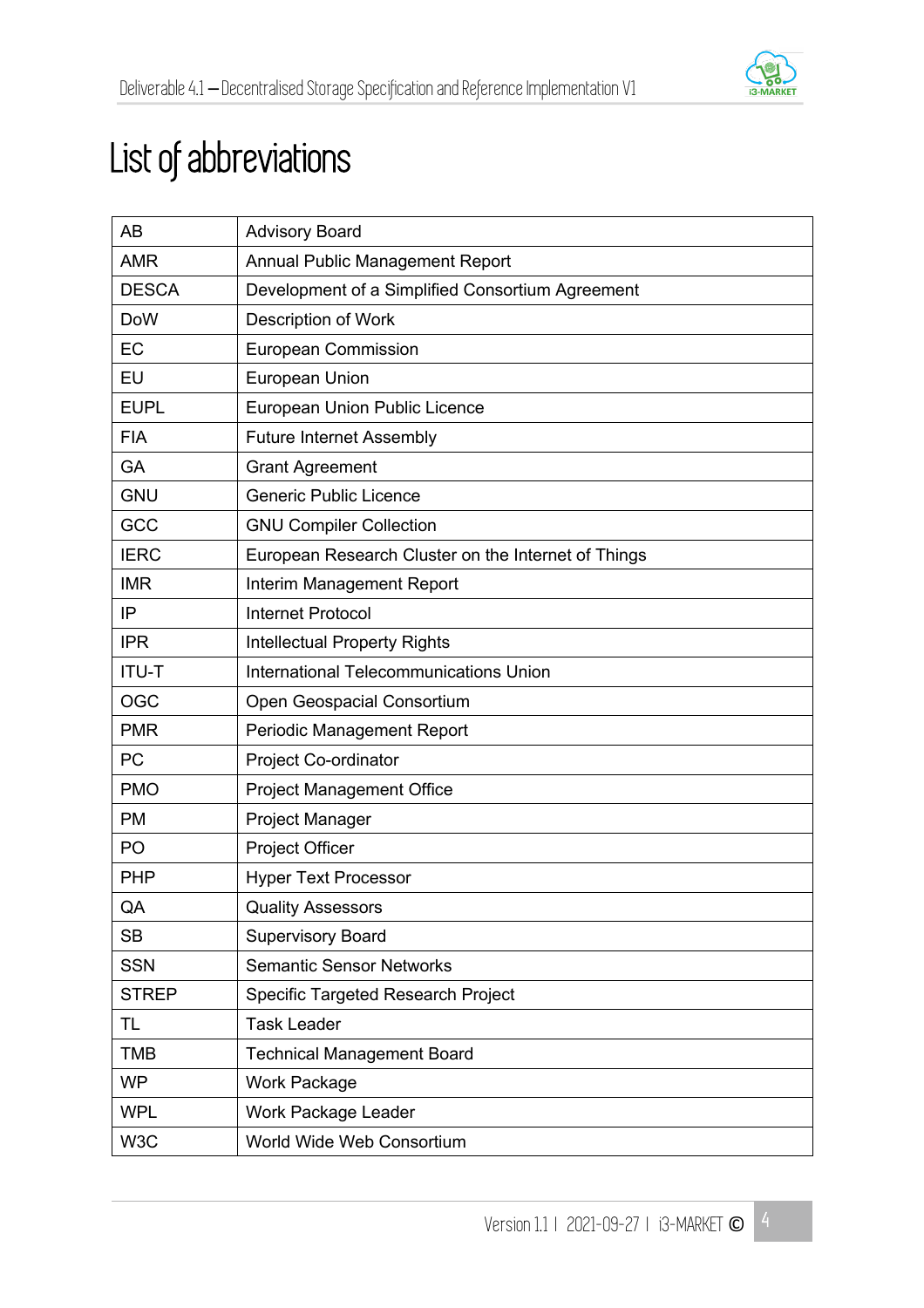

## **Abstract**

Every federated information system requires means to store and share data securely. i3- MARKET network is not an exception; hence, a well-thought solution that is secure, reliable and usable by all entities in the i3-MARKET network, is needed. The aim of data storage is to store common data in a federated network of data marketplaces. The common data shared between participating data marketplace instances may include identity information, shared semantic models, meta-information about data sets and offerings, semantic queries, sample data, smart contract templates and instances, crypto tokens and payments. No single party should fully control the data storage system and there shall be no single point of failure. In order to fulfil the needs of the aforementioned data types, two separate storage solutions are used: the decentralised and the distributed one.

The former supports the management of distributed identities and smart contracts. However, the latter has an important role in data synchronization between different i3-MARKET nodes, and, optionally, storage of data sets on sale. Moreover, the distributed storage supports nonrepudiation service and auditable accounting.

The design of the distributed storage has been an iterative process. As the key component using the storage is the Semantic Engine, data synchronisation has been the major topic of discussion between Tasks 4.1 and 4.2. Several solutions were analysed and proposed, resulting in the implementation of a federated query engine index.

Data storage system takes full advantage of available base technologies and builds on top of these in order to satisfy i3-MARKET needs and requirements, with a focus on federated system architecture. The underlying technologies chosen for decentralised and distributed storage are Hyperledger BESU and CockroachDB, respectively.

The first prototype of the index management solution is available and integrated into the i3- MARKET network. Another concept, that is yet to be defined in more detail, is the storage of data that has been put on sale by the data owners. With this feature, the data owners can rely on the data storage capacity to hold the data on sale, without needing their own storage means.

The section 8 named technical contributions of i3-MARKET project includes a summary of the data Storage subsystem providing details on both structured database and ledger storage solutions. There are several contributions that the Data Storage subsystem brings to the i3- MARKET project as described in this section.

Design and analysis work has taken majority of the time, however, there are several features that are in line for the upcoming releases. A solution for storing datasets, together with logical workflows and interfaces, will be focused on in future releases. Moreover, managing the access to this data requires a properly designed access management solution, which in turn relies on reliable and secure key management solution. Finally, usage and monitoring of the storage capacity of the datasets for monetization is in line for completion by Release 2, the earliest.

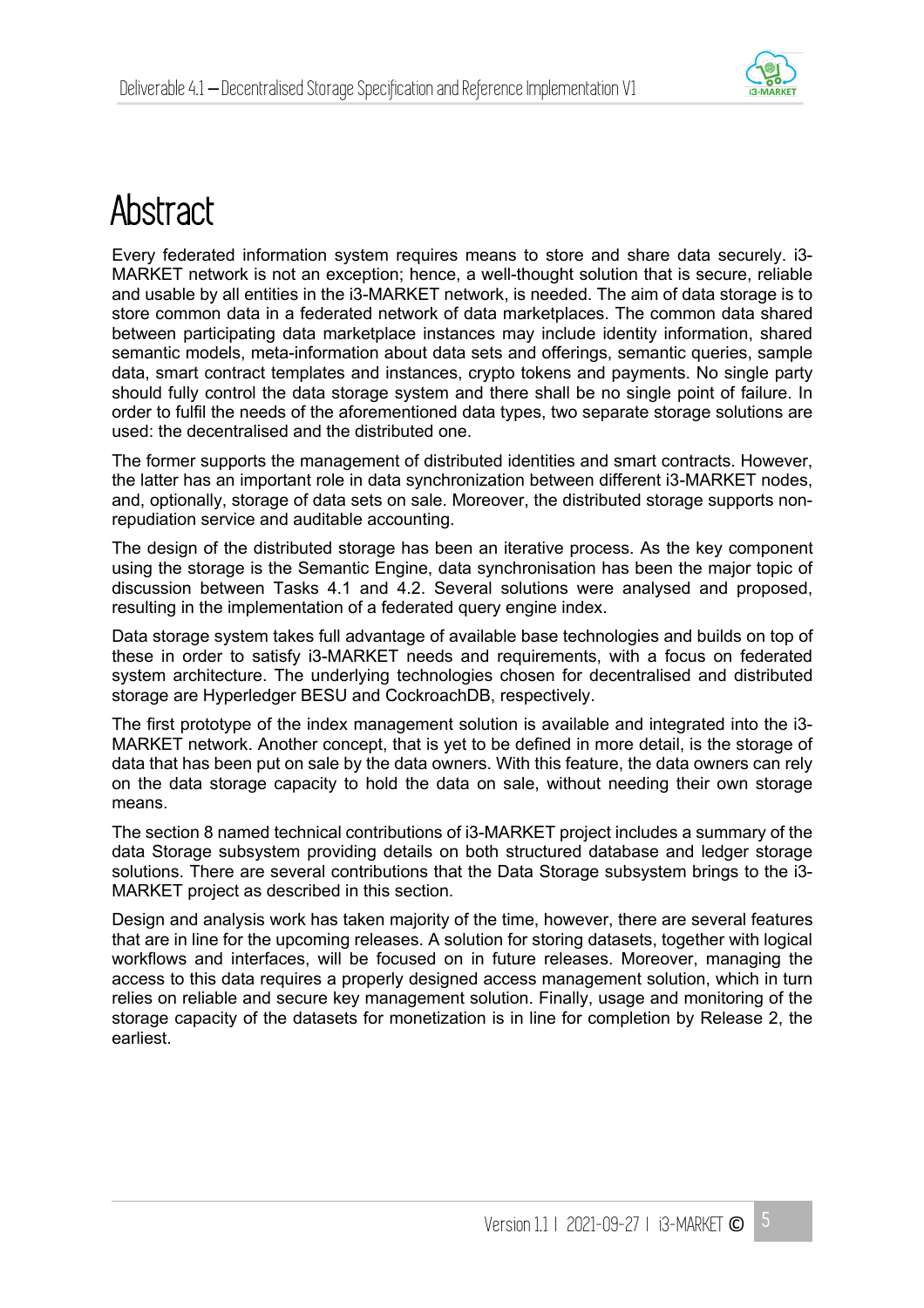

# Table of contents

| $\mathbf{1}$   |       |  |  |  |
|----------------|-------|--|--|--|
|                | 1.1   |  |  |  |
|                | 1.2   |  |  |  |
| $\overline{2}$ |       |  |  |  |
|                | 2.1   |  |  |  |
|                | 2.1.1 |  |  |  |
|                | 2.1.2 |  |  |  |
|                | 2.2   |  |  |  |
|                | 2.3   |  |  |  |
|                | 2.4   |  |  |  |
|                | 2.4.1 |  |  |  |
|                | 2.4.2 |  |  |  |
| 3              |       |  |  |  |
|                | 3.1   |  |  |  |
|                | 3.1.1 |  |  |  |
|                | 3.1.2 |  |  |  |
|                | 3.2   |  |  |  |
|                | 3.2.1 |  |  |  |
|                | 3.2.2 |  |  |  |
|                | 3.2.3 |  |  |  |
|                | 3.3   |  |  |  |
|                | 3.3.1 |  |  |  |
|                | 3.3.2 |  |  |  |
| 4              |       |  |  |  |
|                | 4.1   |  |  |  |
| 5              |       |  |  |  |
|                | 5.1   |  |  |  |
| 6              |       |  |  |  |
| 7              |       |  |  |  |
| 8              |       |  |  |  |
| 9              |       |  |  |  |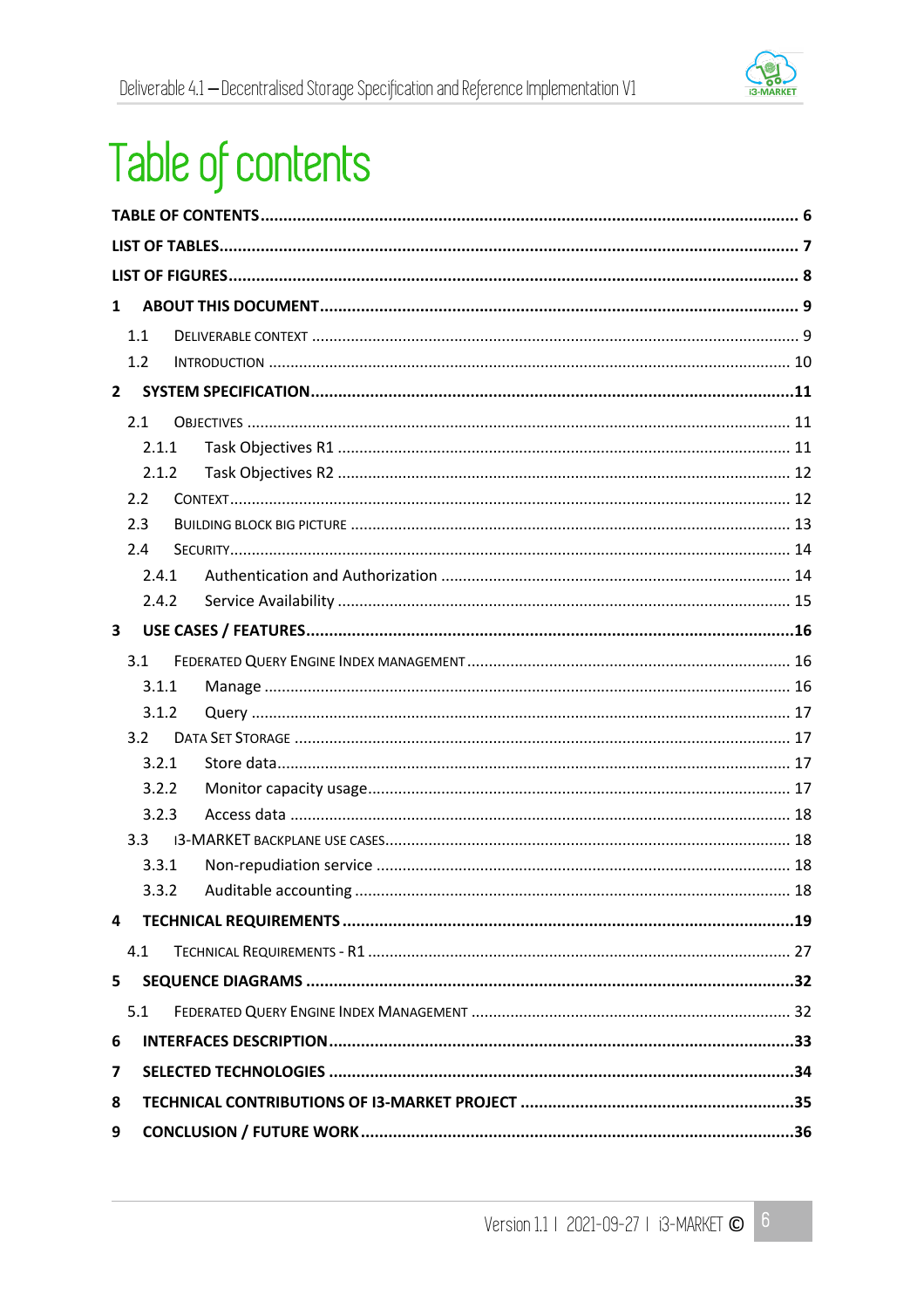

# List of tables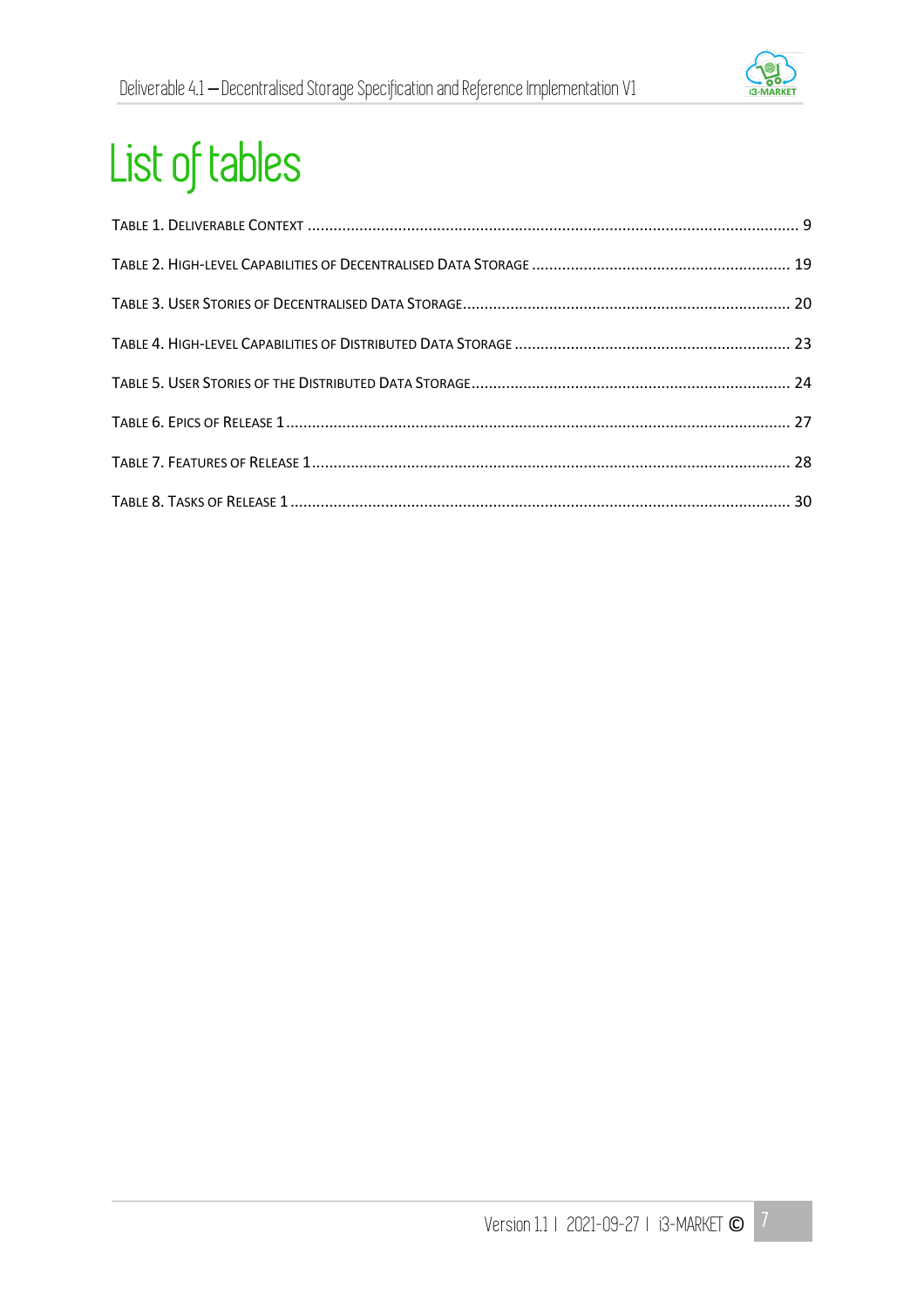

# List of figures

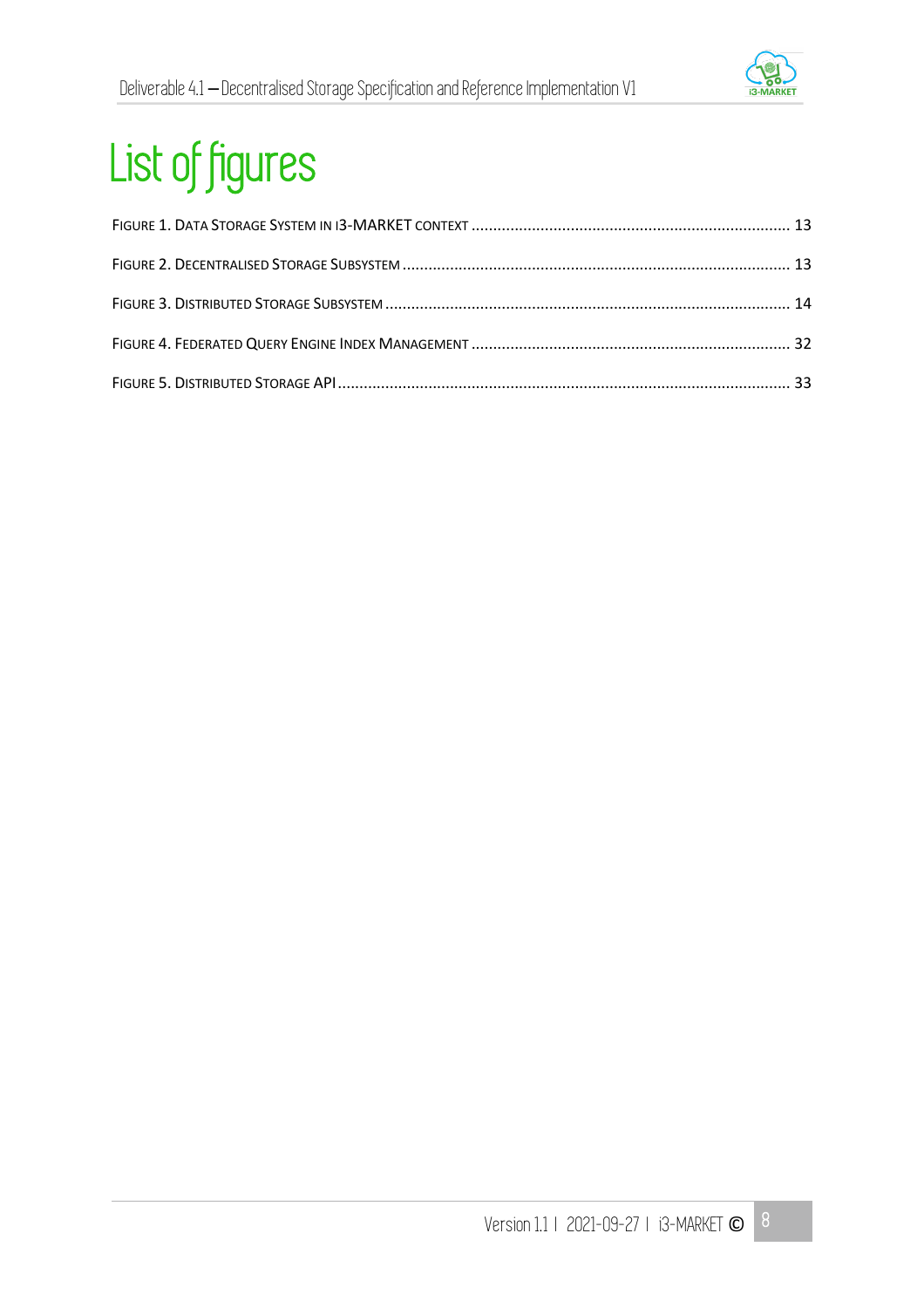

# 1 About This Document

This is the first version of specification of Task 4.1, Decentralised data storage specification.

## 1.1 Deliverable context

| <b>Project item</b>           | <b>Relationship</b>                                                                                                                                                                                                                                                                             |  |  |
|-------------------------------|-------------------------------------------------------------------------------------------------------------------------------------------------------------------------------------------------------------------------------------------------------------------------------------------------|--|--|
| <b>Objectives</b>             | TO.6 - Decentralised and distributed storage solutions<br>provided by Task 4.1 are the base technologies supporting the<br>implementation and operation of a trusted, interoperable and<br>decentralised infrastructure.                                                                        |  |  |
| <b>Exploitable</b><br>results | Marketplace Backplane<br>The deliverable contributes to marketplace backplane by<br>providing the underlying storage mechanisms for sharing data<br>between marketplaces, managing identities, storing SLSs,<br>verifiable claims, etc.                                                         |  |  |
| <b>Work plan</b>              | The current deliverable is an output of T4.1 (WP4).                                                                                                                                                                                                                                             |  |  |
| <b>Milestones</b>             | The current deliverable is linked to milestones MS2 and MS3.                                                                                                                                                                                                                                    |  |  |
| <b>Deliverables</b>           | The deliverable has direct relationships with the following<br>deliverables:<br>D <sub>2.2</sub><br>D2.3<br>D <sub>3.1</sub><br>$-$ D3.3<br>D <sub>3.5</sub><br>D <sub>4.3</sub><br>$\sim$<br>It is foreseen that an updated version of current deliverable,<br>D4.11, shall be released at MS6 |  |  |
| <b>Risks</b>                  | Current deliverable mitigates the following risks from the list of<br>Critical Implementation risks: 1, 2, 5, 8, 11, 14, 15                                                                                                                                                                     |  |  |

Table 1. Deliverable Context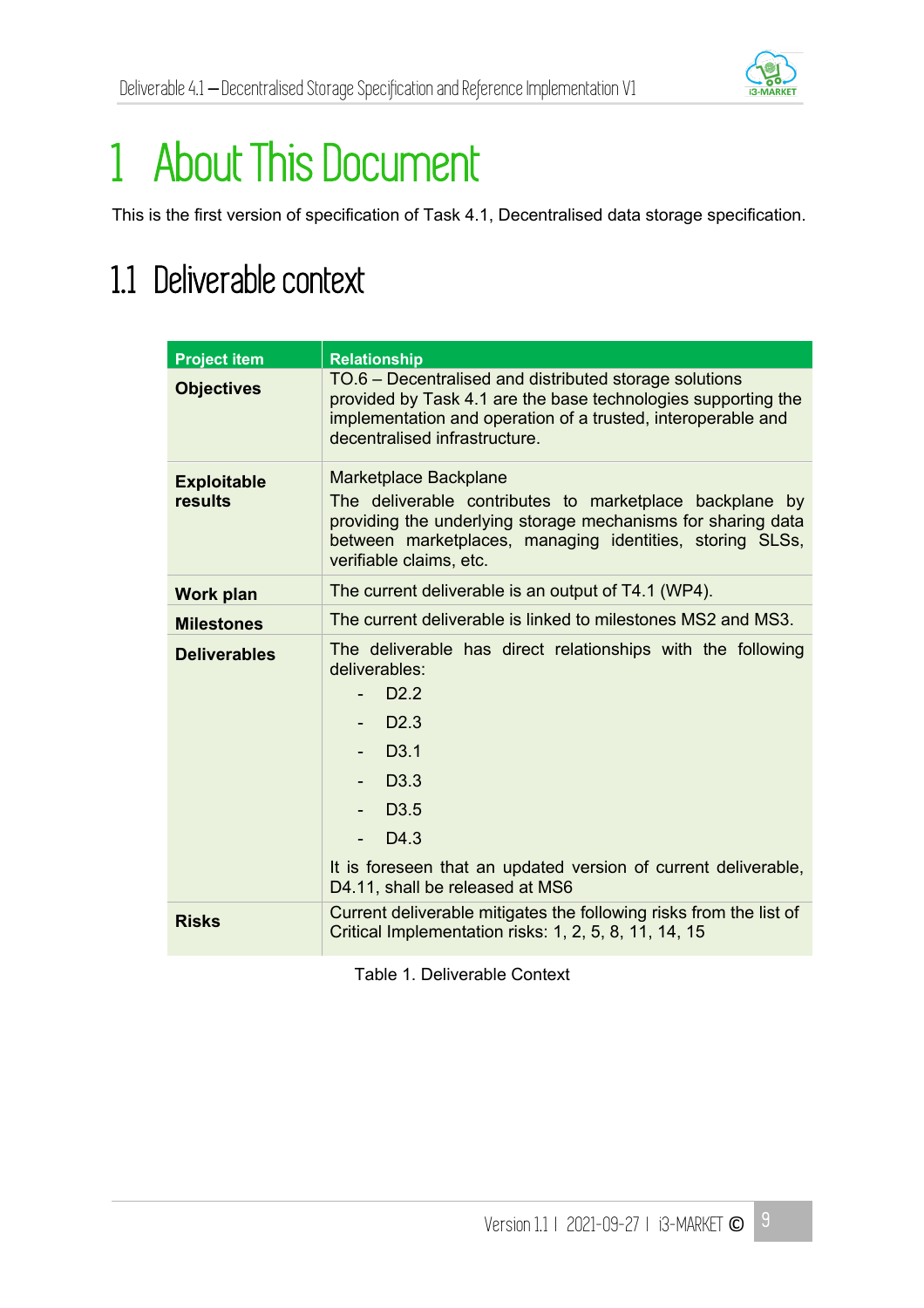

## 1.2 Introduction

The current document presents the specification of the data storage component of i3- **MARKFT** 

Section 2 provides the objective, architectural view and security aspects. Moreover, objectives are broken down into separate releases, R1 and R2.

Section 3 describes the features and use cases that are implemented and supported by the component.

Section 4 lists all requirements that have been engineered for the current component.

Section 5 presents the sequence diagrams of the features provided by the component, to give a better overview of the interactions between the different components in i3-MARKET.

In Section 6, the interfaces of implemented solutions are shown. The descriptions of the interfaces are provided as extracts from Swagger.

Section 7 gives a brief overview of the technologies used for the implementation of data storage component.

Section 8 concludes the work done and discusses about the work still do be done, including feature implementation and improvements.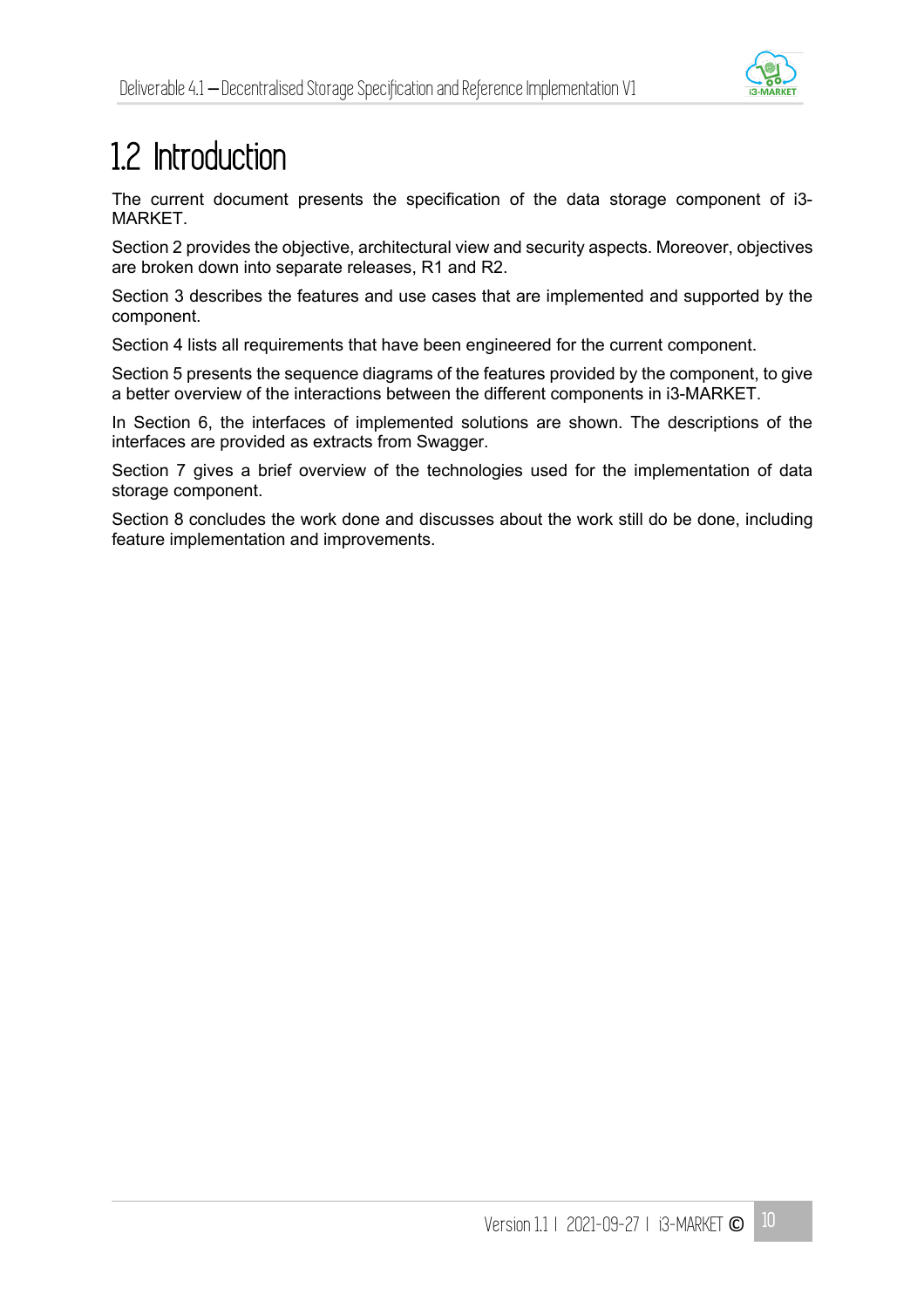

## 2 System Specification

## 2.1 Objectives

The objective of Task 4.1 is to provide the data storage system for the i3-MARKET framework to store common data in a federated network of data marketplaces. The common data shared between participating data marketplace instances may include identity information, shared semantic models, meta-information about data sets and offerings, semantic queries, sample data, smart contract templates and instances, crypto tokens and payments. No single party should fully control the data storage system and there shall be no single point of failure.

The high-level capabilities that the data storage aims to provide are:

- 1. Decentralised Storage
- 2. Distributed Storage

The Decentralised storage shall provide highest available security guarantees in a federated network. The Decentralised storage subsystem will be built on a secure Byzantine fault tolerant consensus based distributed ledger. Due to high security requirements, the performance and storage space of such a system may be relatively limited compared to conventional databases.

The Distributed storage shall provide a database-like subsystem that is scalable, runs on a set of distributed nodes, has a rich query interface (SQL) and can handle large amounts of data.

Additionally, the data storage system provides an API to interact with the sub-components. In case of distributed storage, a custom API is implemented in order to provide ease of access to the features supported by the storage, however, the i3-MARKET shall rely on the API of the decentralised storage provided out-of-box.

### 2.1.1 Task Objectives R1

The objectives of T4.1 in R1 include both, decentralised and distributed storage. However, as the storage layer is dependent on the components that require storage features, the objectives are completed incrementally in coherence with the building blocks.

In the first release, the technologies for both capabilities were decided. The decision was made according to the technology needs of the relying building blocks of i3-MARKET. Initially, the aim was to deploy and configure the base technologies on the i3-MARKET network infrastructure for the first release, but the task was postponed to the second release due to unavailability of the infrastructure.

In terms of the features and functionality provided by the data storage, the decentralised storage supports the management of DID documents.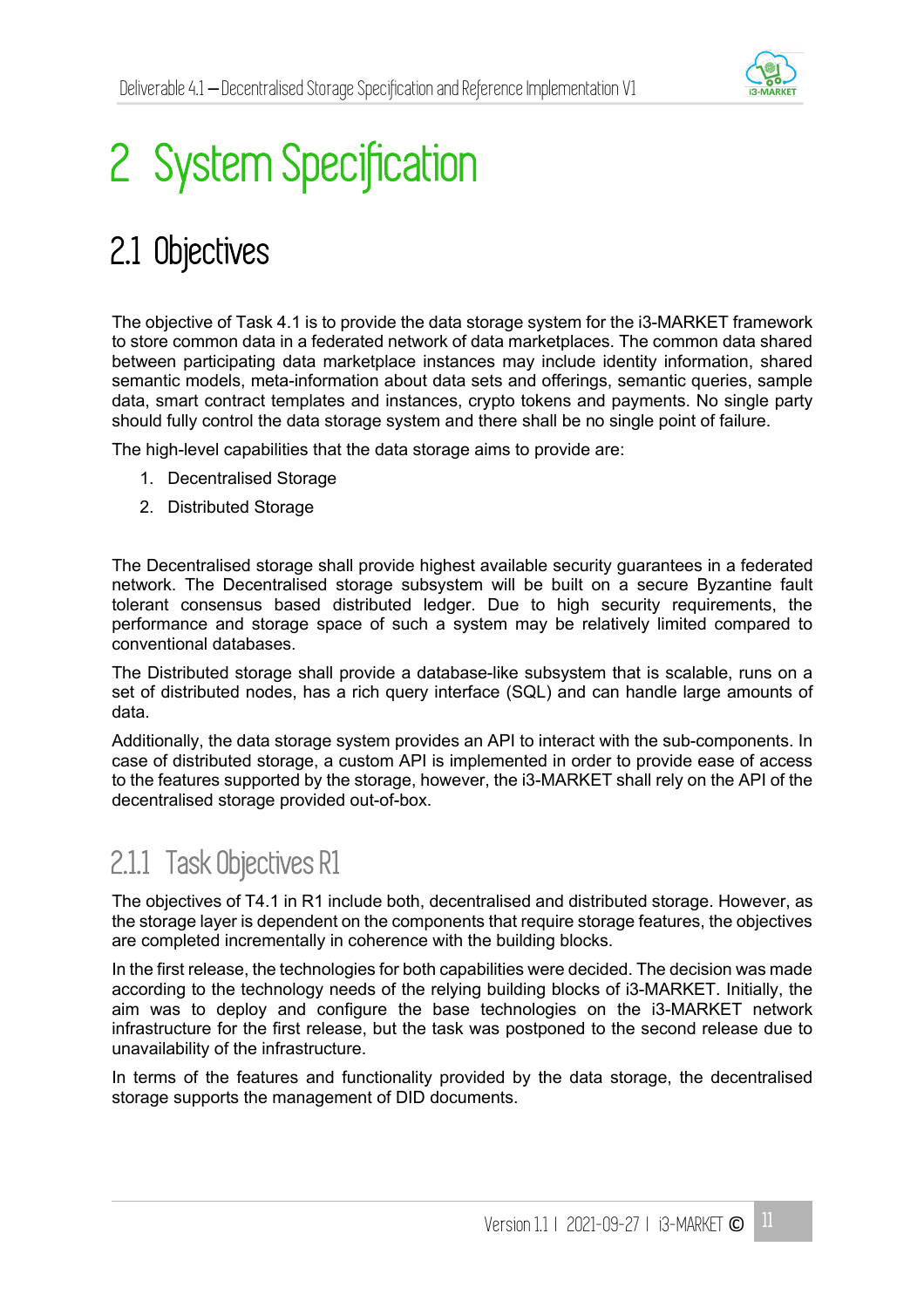

In R1, no specific implementation was done in the context of the data storage system, however, it was foreseen that the storage system implements functionality in subsequent versions. More specifically, it was foreseen to involve the data storage system in the process of data synchronization between the distributed storage and local triple stores of semantic engines.

Two alternative approaches for data synchronization have been proposed, depending on the overall system architecture:

- Data storage layer hosts a global triple store in addition to the local triple stores in each i3-MARKET instance.
- Data storage layer consists of a distributed SQL database that distributes updates to local triple stores deployed in each marketplace instance.

#### 2.1.2 Task Objectives R2

During the validation of the solutions proposed for data synchronisation between different i3- MARKET instances, a decision was taken to design a more optimal solution. The initial proposed concept foresaw that the data stored in each Semantic Engine would be duplicated on the distributed storage. Such approach initially included data backup without additional effort, but in the end, it was decided that mirroring data is not needed. Instead, the distributed storage shall provide features to support federated data discovery queries.

For this purpose, the distributed storage stores an index that is consulted by the Semantic Engine in case a federated query is produced. The index consists of data categories mapped to the endpoint location addresses of the corresponding Semantic Engines. Among the aims of R2 is also to finalise the implementation of the index and the interfaces required for managing the index. Data storage subsystem exposes at minimum two endpoints for index management. One of the endpoints is used to update the index upon reception of new offerings by the SEED and the second one to query the index itself. The index is necessary for the creation of a federated query that allows data discovery in every marketplace connected to the i3-MARKET network.

Moreover, it is intended to provide data set storage features for data owners and providers, who do not have the means or capacity to store the data that is on sale on any of the marketplaces connected to the i3-MARKET network. In order to manage access to such data stored in the distributed storage, a suitable solution is needed. For this purpose, data storage shall interface with the smart contract manager, handling access and permissions, in order to avoid illegal or undesired access to the data.

### 2.2 Context

Figure 1 shows the data storage system in the i3-MARKET context. All components that need to persist some global state or use global data for operation will interact with the data storage system. The data storage system needs do interface with the Semantic engine system and the Trust, security and privacy system for access management. However, the interaction between the Data storage system and the Semantic engine system is not yet finalized and is subject to change during the course of implementation.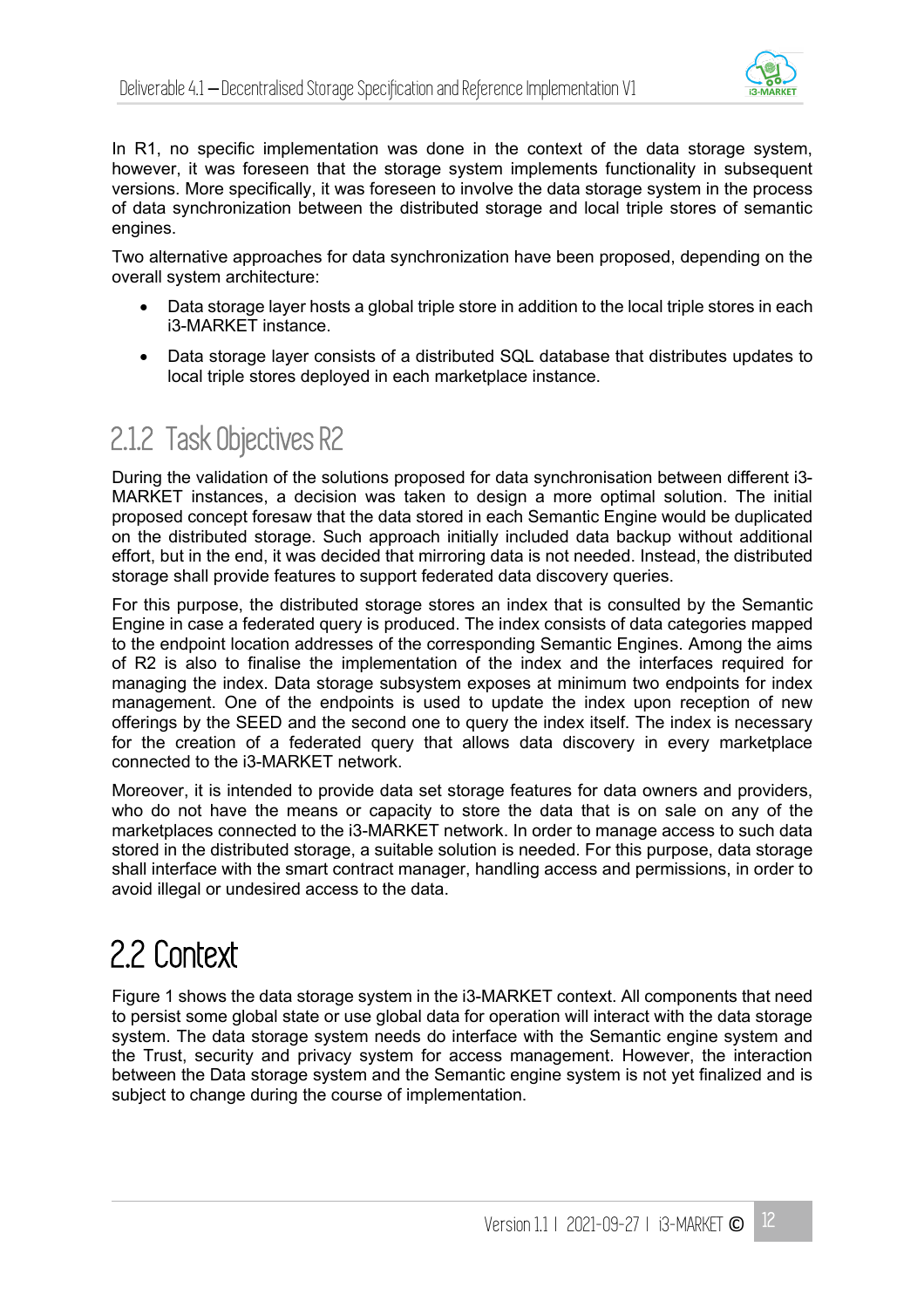



Figure 1. Data Storage System in i3-MARKET context

## 2.3 Building block big picture

The Storage system consists of two main subsystems for implementing the decentralised storage and distributed storage features, respectively. The subsystems are, at least in the initial architecture, relatively independent of other systems and also with each other.

The diagram of Decentralised storage subsystem is shown in Figure 2. The Decentralised storage subsystem is implemented as a blockchain-based distributed ledger network. The software implementation is Hyperledger Besu in a permissioned setup using IBFT 2.0 consensus. Hyperledger Besu uses internally an embedded RocksDB instance for storing linked blocks (the journal of transaction) and world state (the ledger). Hyperledger Besu can instantiate and execute smart contracts for supporting the use cases of i3-MARKET framework.



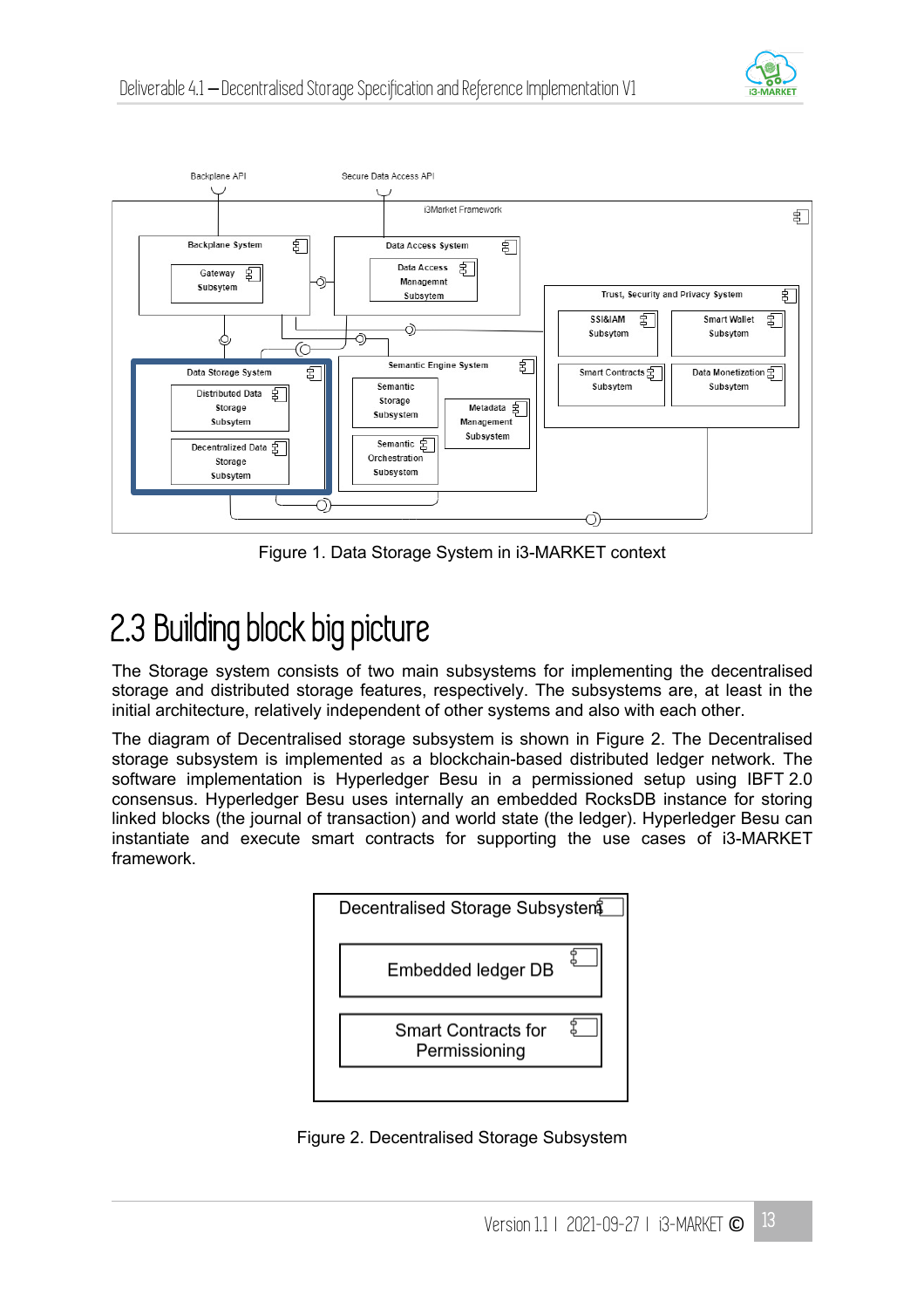

The components depending on the decentralised storage subsystem will use Hyperledger Besu's native JSON-RPC-based interface. A separate interface layer for accessing (or limiting access to) decentralized storage is not planned, as the nodes of the decentralised storage will already validate all transactions submitted to the ledger.

The diagram of Distributed storage subsystem is shown in Figure 3. The subsystem consists of a distributed cluster of database nodes and an optional interface layer (not implemented for R1). The database provides an SQL interface to other i3-MARKET framework components. The software implementation database is CockroachDB that can be accessed via PostgreSQL-compatible wire protocol for which a large number of client libraries exist in different languages and platforms. Only secure access to the database will be enabled, hence all clients need to use private keys and valid certificates to access the database.



Figure 3. Distributed Storage Subsystem

### 2.4 Security

### 2.4.1 Authentication and Authorization

The distributed storage component is an internal component with no external access. That is to say that it will have connections only with other trusted services within the i3-MARKET backplane. Even though this simplifies the necessary measures in terms of authentication and authorization, it is still needed to secure machine-to-machine connections between the i3- MARKET services, since they can be deployed on shared infrastructure.

Although the approach may be reconsidered in the near future, the current solution relies on providing the distributed storage behind a TLS server endpoint and requiring TLS client certificates for the different connecting services. The setup will guarantee end-to-end security between the distributed storage service and any of its client services.

The governance of the certificates has followed up to now the *keep it simple* approach. The Distributed Storage system will be in charge of issuing the servers' and clients' certificates. For release 2, the definition of the governance rules for issuing certificates within the i3- MARKET federation, will be considered.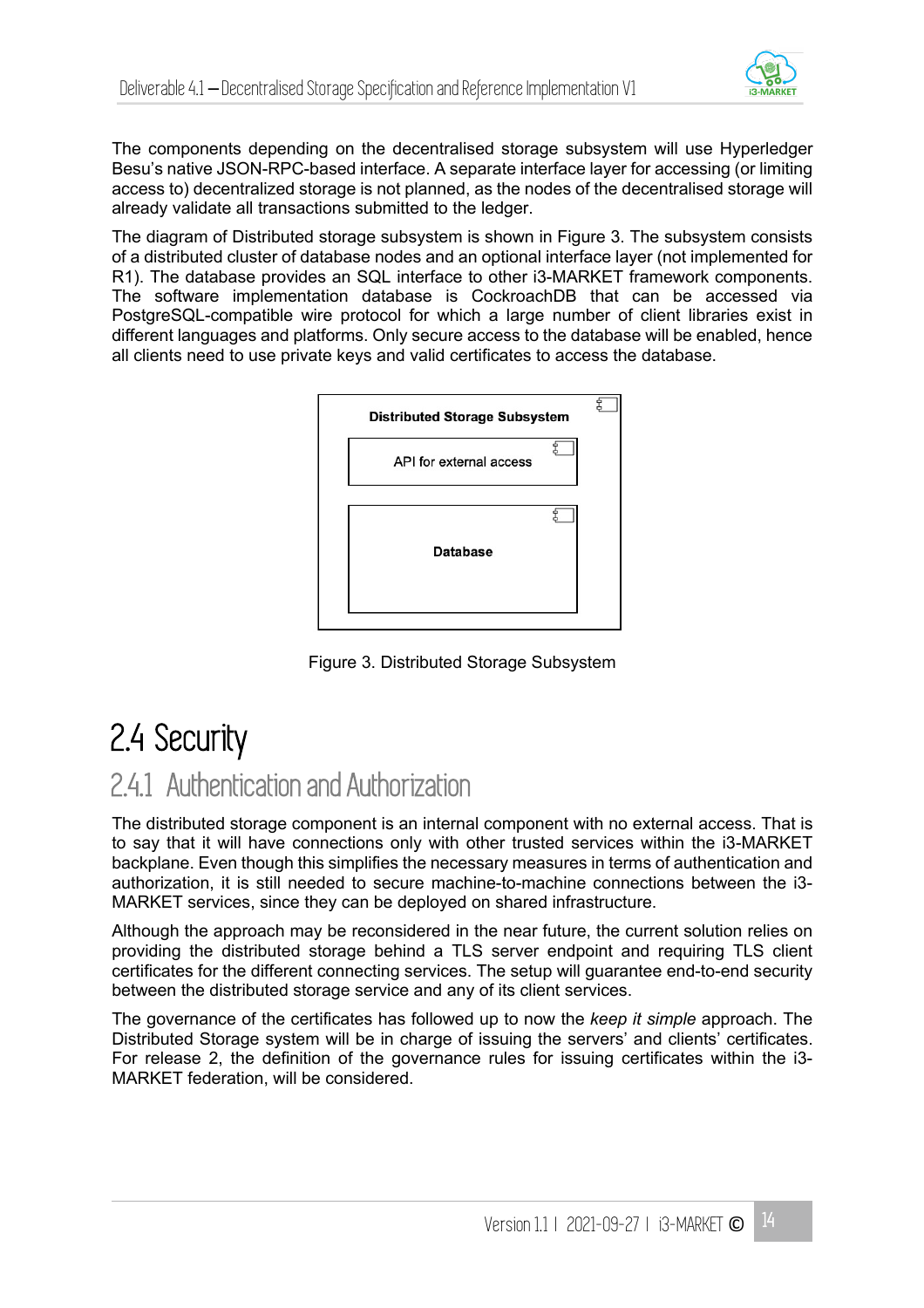

#### 2.4.2 Service Availability

The storage subsystem is a critical component of the i3-MARKET network contributing to the proper functioning of the platform. Hence, appropriate measures in the form of design, choice of technologies and deployment, have to be applied. Fortunately, the two main subsystems used in the storage solution already have strong built-in availability features that will be summarised below.

#### 2.4.2.1 Distributed Storage

The distributed storage solution is based on a CockroachDB server cluster consisting of four nodes. All data is replicated to at least three nodes before a transaction is considered committed. Therefore, data will be available even in a catastrophic event when half of the cluster is destroyed.

In the current setup, the database cluster can continue with normal transaction processing when three nodes out of the four are available. This feature guarantees the availability of the cluster in case of, for example, regular maintenance and upgrades of server software. CockroachDB supports the addition of new nodes as needed to support the load the component is required to process.

The federated search engine index service uses the CockroachDB server cluster as its storage backend. For availability, multiple independent instances of the index can be deployed. The system is designed to have horizontal scalability with no shared state between the instances.

#### 2.4.2.2 Decentralised Storage

The decentralised storage used in the platform is a Hyperledger BESU network which uses the IBFT 2.0 (Proof of Authority) consensus protocol. In this network, there are 4 validator nodes based on the genesis configuration stored in the corporative Nexus. In this configuration, there are 3 accounts to be used by the i3-MARKET federation.

In this scenario, different components like the auditable accounting, are capable to deploy and manage smart contracts and transactions over those accounts.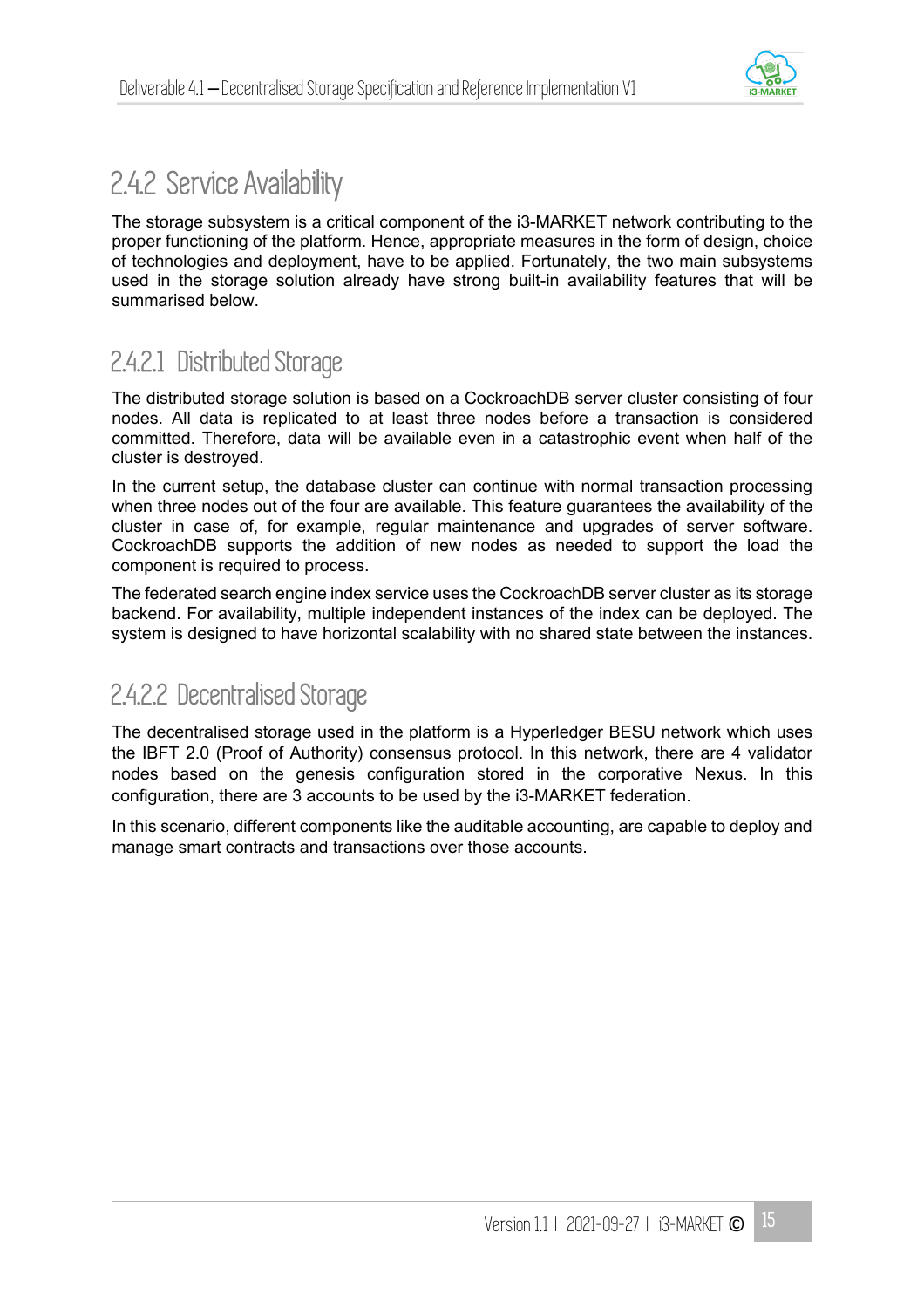

## 3 Use Cases / Features

The distributed storage sub-component of data storage provides functionality to manage an index used for data discovery. The federated query engine index supports federated queries, a concept implemented by the Semantic Engine. Additionally, distributed storage will provide means to data owners and providers without storage capacity to store datasets on sale in the i3-MARKET network. Moreover, the distributed storage plays a vital role in supporting nonrepudiation service and auditable accounting.

## 3.1 Federated Query Engine Index management

Distributed storage implements two main use cases – managing the index and querying the index – in order to provide the required functionality to the Semantic Engine for accessing the content of the index.

The index is a collection of data categories together with the endpoint location addresses of the corresponding Semantic Engines. One Semantic Engine is not limited to storing offerings belonging to one category, but to several of them. Hence, the index contains one to many relationships, linking a specific Semantic Engine to a set of data categories.

Every new marketplace joining the i3-MARKET network, will connect to the distributed storage through Semantic Engine. If the marketplace has been around for a while, the marketplace has most probably stored offerings metadata. This metadata should also be stored in the SEED to participate in federated queries. Therefore, such marketplace would have to populate the index by inserting category information to the distributed storage.

### 3.1.1 Manage

In order to provide the most recent and accurate information to the Semantic Engines in the i3-MARKET network, the index must be kept up to date at all times. Therefore, functions – insert, update and delete - to maintain the index are required. All these activities are limited to registered i3-MARKET nodes only and the authentication uses self-signed certificates.

#### 3.1.1.1 Insert

Before an i3-MARKET instance receives any data offering registrations, the Semantic Engine has no reason to insert any content into the index. Although it is possible to insert an empty entry containing the endpoint address and an empty category list to the index, it is recommended to keep the index clean of unnecessary information. After receiving the first data offering, the Semantic Engine inserts the first entry to the index, revealing to other i3- MARKET instances the category of offerings stored in that specific Semantic Engine.

#### 3.1.1.2 Update

Over the course of the market lifecycle, data offerings of different data categories are stored in a single marketplace. Upon the registration of a data offering belonging to category that is not yet present in the Semantic Engine, the Semantic Engine updates the index with relevant information (data category, endpoint address, etc.) by inserting a new entry to the database.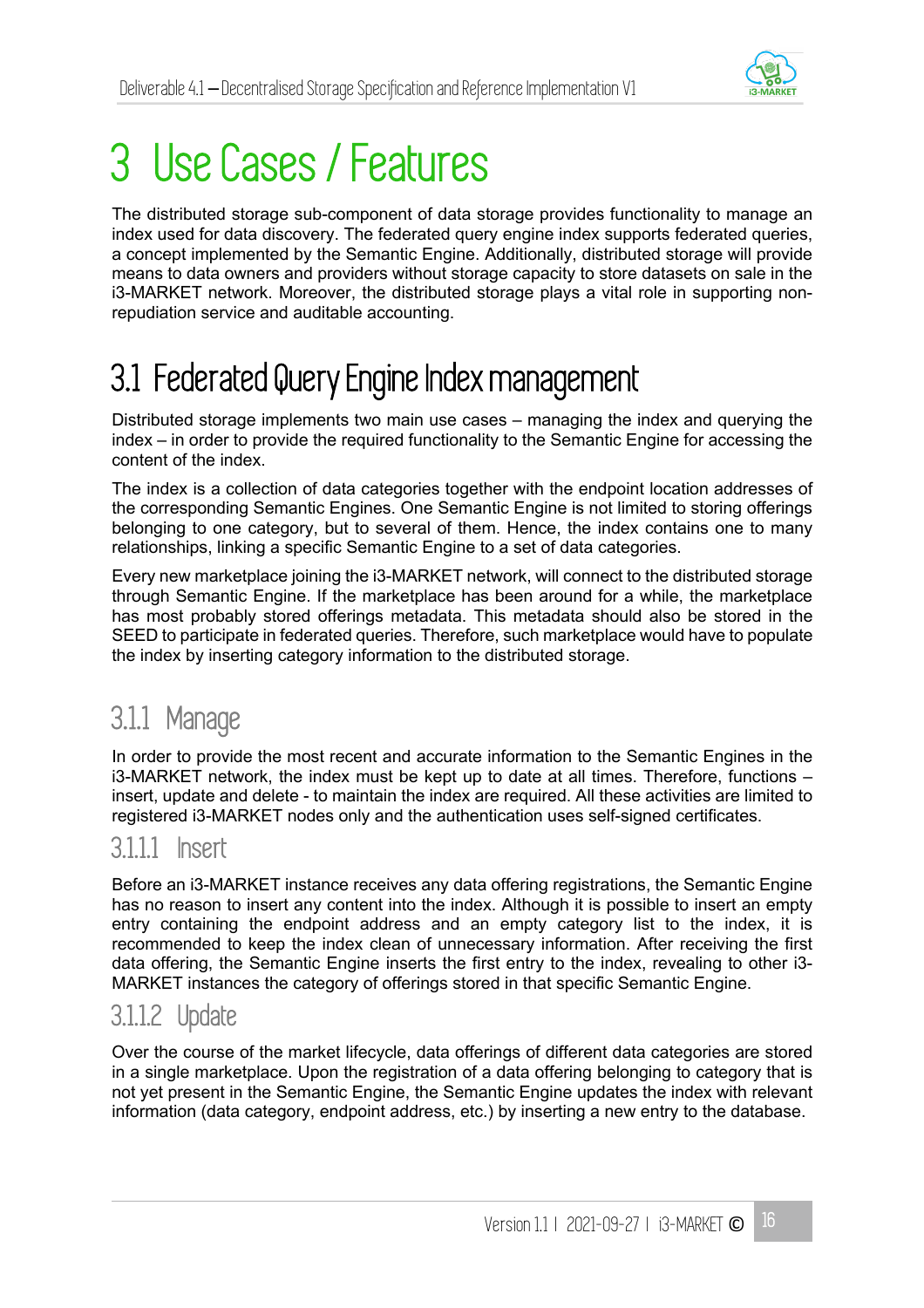

#### 3.1.1.3 Delete

The final management activity of the index lifecycle allows the removal of entries from the index. It is the responsibility of the Semantic Engine to keep the index up to date, therefore, redundant and outdated information is removed from the index. In the event of closing down of an i3-MARKET marketplace instance, either temporarily for maintenance or indefinitely, the Semantic Engine has to remove unavailable content from the index. Moreover, this function should be accessible by a system administrator to remove relevant entries from the index, in case of a sudden shut down of a marketplace/i3-MARKET node.

#### 3.1.2 Query

In case a Semantic Engine needs to perform a federated query among all other instances in the i3-MARKET network, the index shall provide input to the federated query. The Semantic Engine firstly queries the index with relevant parameters (data category, description, etc.) and the distributed storage shall return information from the index indicating which i3-MARKET instance contains the data that the SEED is looking for.

### 3.2 Data Set Storage

It is estimated that the majority of data owners and providers have the capacity, managed by themselves or by a marketplace, to store the data that has been put on sale on the marketplace. There is, however, a segment that does not possess such means, therefore, i3- MARKET aims to come to the rescue. As the distributed storage is a scalable and reliable storage solution, service is made available to the owners and providers of the data to store the data in i3-MARKET instead. Therefore, additional features are needed in order to:

- 1) store the datasets,
- 2) monitor the usage of capacity for monetization, and
- 3) access and download the data.

### 3.2.1 Store data

The owner or provider of the data can choose to store the data for sale on the connected i3- MARKET instance. It is up to the data owner or provider to decide when the data is uploaded to storage and made available to the consumers. The aim is to make the process as smooth and automated as possible, without the need of interventions by the owner/provider in the data purchase process.

### 3.2.2 Monitor capacity usage

In order to monetize the use of capacity for storing data sets, means for monitoring such capacity usage are required. The monitor collects information about the capacity (size) and time (length) during the use of storage services. This data is in turn used to calculate the cost.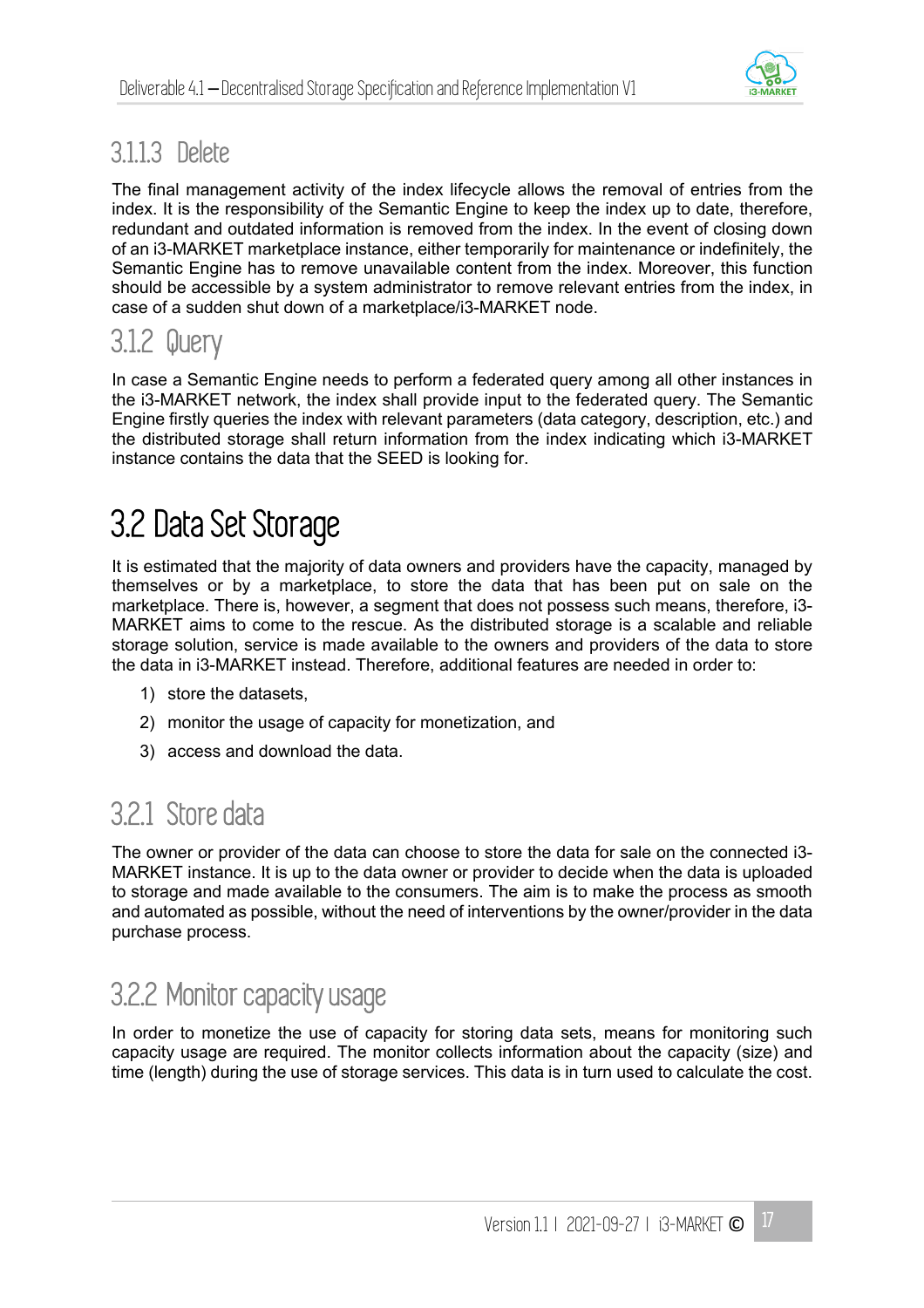

### 3.2.3 Access data

The access to data sets stored in the distributed storage is restricted and access is granted to consumers only after the purchase has been completed. The privilege to access the data is managed by smart contracts, which connect to the storage and provide said privileges once the conditions (payment has been processed, etc.) have been met.

### 3.3 i3-MARKET backplane use cases

It is expected that several services of the i3-MARKET Backplane use the Distributed Storage for reliably storing metadata regarding the provided service. Although the interaction is not planned for Release 1 of the project, at least the following services will have direct or indirect access to the distributed storage: the non-repudiation service and the Auditable Accounting service.

#### 3.3.1 Non-repudiation service

The distributed storage will be used by the Non-Repudiation protocol for reliably storing proofs of the data exchanges between i3-MARKET consumers and providers. The non-repudiation protocol is developed in T3.3, and a first release has been presented in deliverable D3.5 "Crypto token and data monetisation specification and reference implementation report V1". The proofs that make possible a reliable billing of the service are expected to be stored by consumers and providers in the near future. The provision of either direct access to the distributed storage or indirect access through the Auditable Accounting system is still to be decided, but in any case, only the involved stakeholders in every data exchange should gain access to the non-repudiation proofs.

#### 3.3.2 Auditable accounting

The Auditable Accounting component is responsible for logging relevant information that occurs in the ecosystem for data marketplaces, and in this way, it enhances the trust in the platform. Our solution must ensure the enforcement of the DSA terms, agreed upon by all involved parties, by recording them in an auditable, transparent, and immutable way. Smart Contracts are the key part of the proposed solution for auditable accounting. The auditable accounting component is an abstraction layer to access the Smart Contracts and to allow the integration with the rest of the platform. The auditable accounting component is a service which includes an API to automate the process of logging and auditing interactions between components and record the registries in the Blockchain.

To allow external parties to check that logs have been properly registered in the blockchain, interested parties need to obtain certain data from the distributed ledger as well as some offchain data provided by the Auditable Accounting module via an API. This off-chain data are essentially Merkle proofs for each individual record (more details about this module including its implementation and architecture are provided in the deliverable D3.3).

In this context, it is important that the off-chain data are provided with high availability. For this reason, the Auditable Accounting module uses the distributed storage component. In this way, high availability and data replication is provided to the relevant off-chain data required to store the registries and verify auditable logs.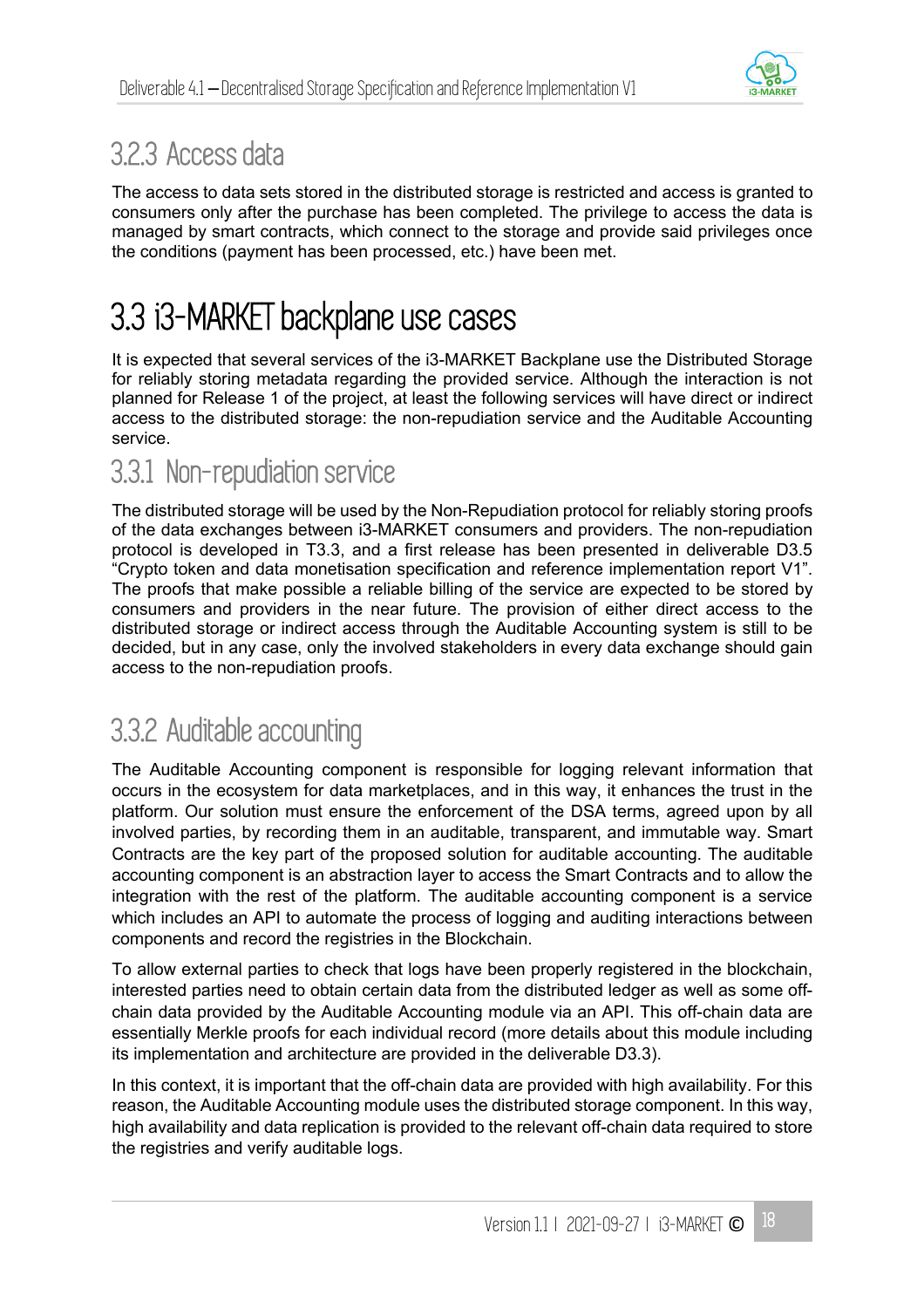

# 4 Technical Requirements

For Data Storage, the following high-level capabilities have been defined:

#### 1. Decentralised Data Storage

Table 2. High-level Capabilities of Decentralised Data Storage

| <b>Name</b>                             | <b>Description</b>                                                                                                                                                                                                            | Labels                 |
|-----------------------------------------|-------------------------------------------------------------------------------------------------------------------------------------------------------------------------------------------------------------------------------|------------------------|
| Embedded<br>Ledger<br>Database          | Embedded Ledger Database is shared between operator<br>nodes and keeps a shared state that is guaranteed to be<br>the same at each honest node and is updated according<br>to agreed rules.                                   | V <sub>1</sub><br>Epic |
|                                         | Children:<br>1. BFT Consensus<br>2. Data Security<br>3. Scalability of Decentralised Storage<br>4. DID Document status<br>5. Consent Status Management                                                                        |                        |
| Smart<br>Contracts for<br>Permissioning | Smart contracts are programs that are instantiated from<br>smart contract templates and stored in the distributed<br>ledger along with their state.<br>Children:<br>1. Smart contracts<br>2. Smart Contracts Template Storage | V <sub>1</sub><br>Epic |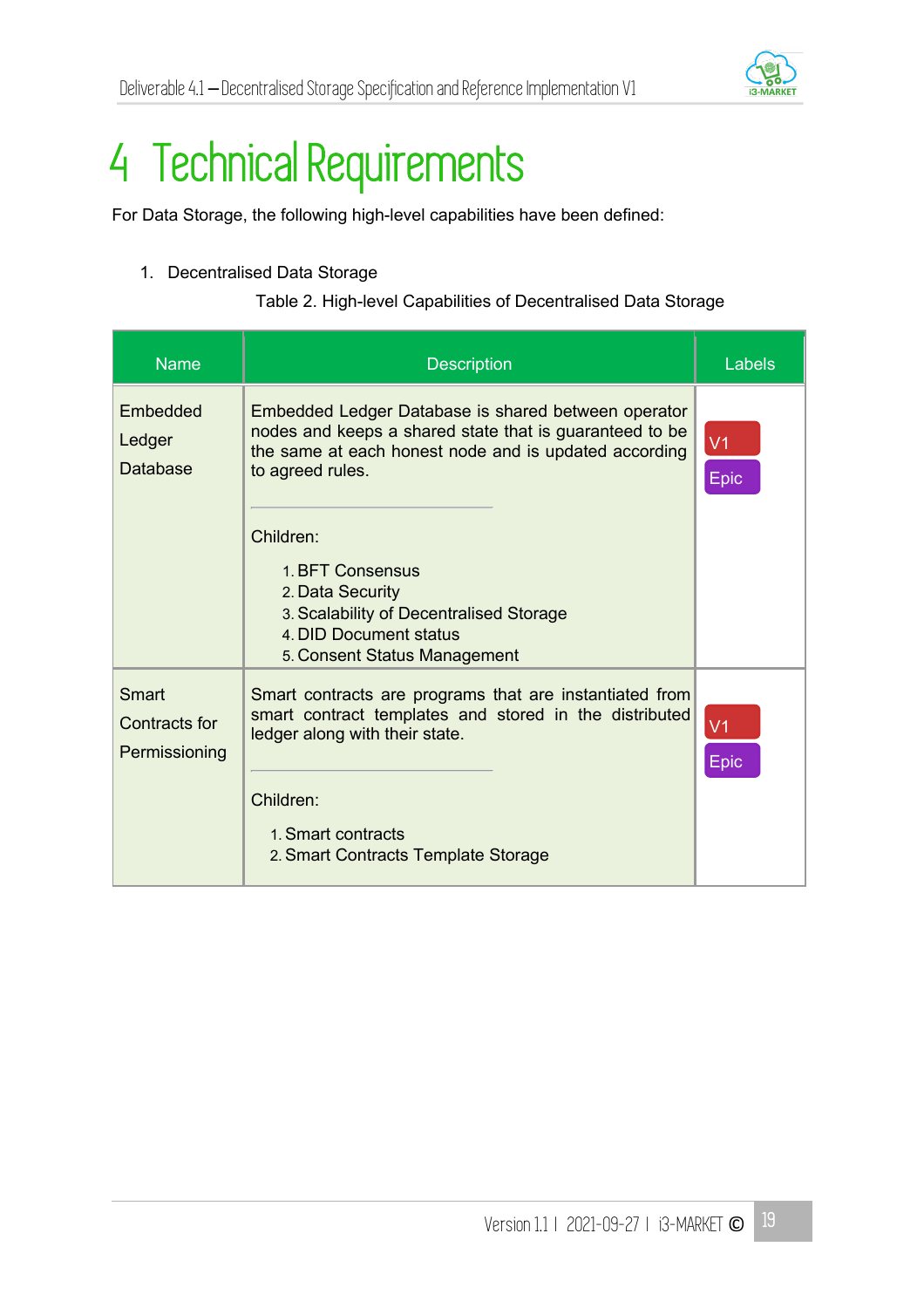

#### The following table presents the user stories of the decentralised data storage capability.

| <b>Name</b>                              | <b>Description</b>                                                                                                                                                                                                                                                                                                                                                                                              | Due Date    | <b>Labels</b>                   |
|------------------------------------------|-----------------------------------------------------------------------------------------------------------------------------------------------------------------------------------------------------------------------------------------------------------------------------------------------------------------------------------------------------------------------------------------------------------------|-------------|---------------------------------|
| Smart<br>contracts                       | As a user I want to instantiate and invoke smart<br>contracts to use the functionality of the system.<br>Siblings:<br>1. BFT Consensus<br>2. Data Security<br>3. Scalability of Decentralised Storage<br>4. Smart Contracts Template Storage<br>5. DID Document status<br>6. Consent Status Management<br>Parents:                                                                                              | <b>None</b> | V <sub>1</sub><br>User<br>storv |
| Smart<br>contract<br>template<br>storage | 1. Smart Contracts for Permissioning<br>As a developer I want to store smart contract None<br>templates for instantiation by users so that I can<br>extend the functionalities provided by the<br>platform.<br>Parents:<br>1. Smart Contracts for Permissioning<br>Siblings:<br>1. BFT Consensus<br>2. Data Security<br>3. Scalability of Decentralised Storage<br>4. Smart contracts<br>5. DID Document status |             | V <sub>1</sub><br>User<br>Story |

#### Table 3. User Stories of Decentralised Data Storage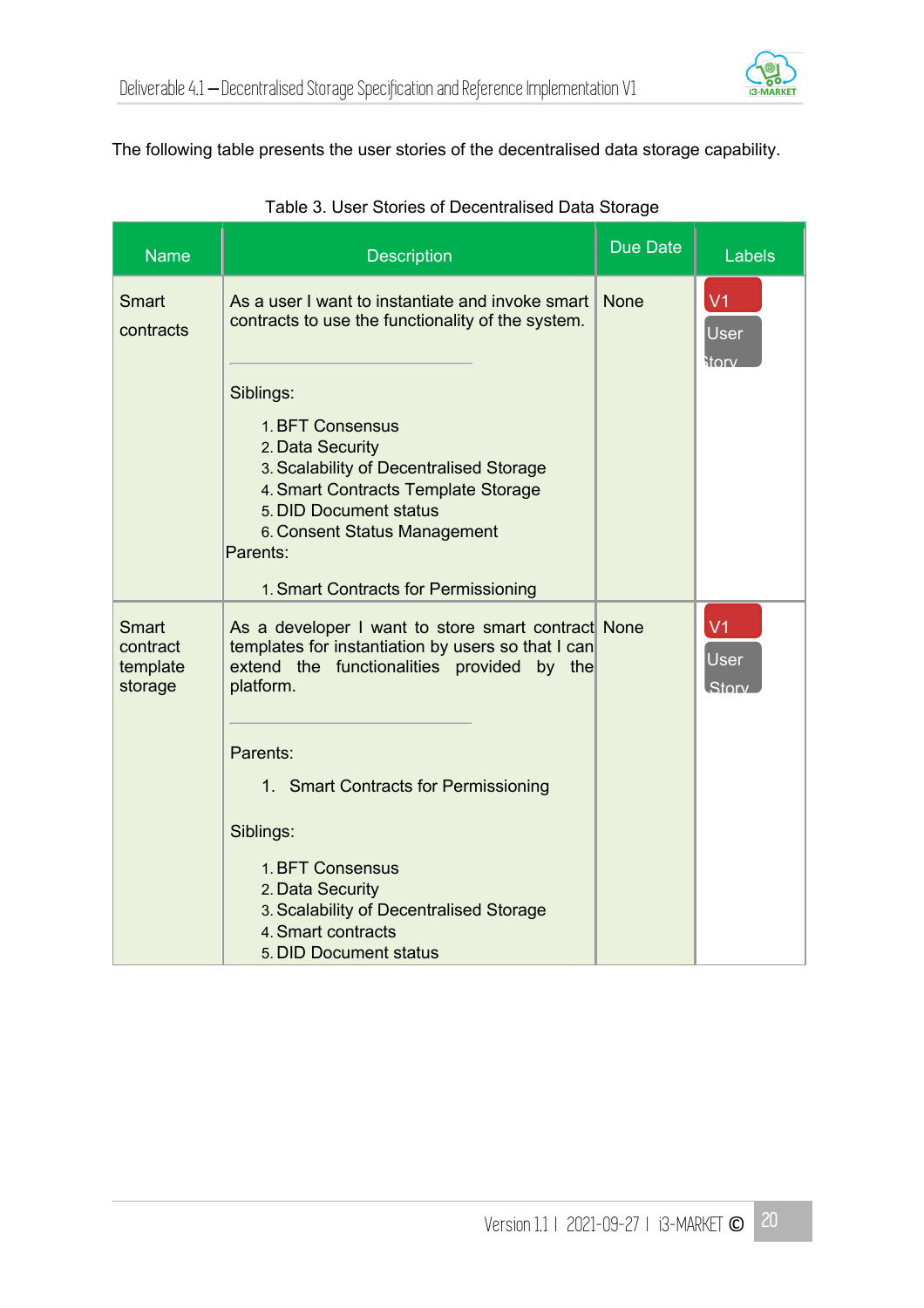

| <b>DID</b><br><b>Document</b><br><b>Status</b> | As a user I want to register and update the status None<br>of my DID document so that I can manage my<br>identity.<br>Parents:<br>1. Embedded Ledger Database<br>Siblings:<br>1. BFT Consensus<br>2. Data Security<br>3. Scalability of Decentralised Storage<br>4. Smart contracts<br>5. Consent Status Management                              |             | User<br><b>Story</b><br>V <sub>1</sub> |
|------------------------------------------------|--------------------------------------------------------------------------------------------------------------------------------------------------------------------------------------------------------------------------------------------------------------------------------------------------------------------------------------------------|-------------|----------------------------------------|
| Consensus<br>status<br>management              | 6. Smart Contracts Template Storage<br>As a user I want to register and update my None<br>consent status so that I can control the use of my<br>data.<br>Parents:<br>1. Embedded Ledger Database<br>Siblings:<br>1. BFT Consensus<br>2. Data Security<br>3. Scalability of Decentralised Storage<br>4. Smart contracts<br>5. DID Document status |             |                                        |
| <b>BFT</b><br>Consensus                        | As a Data Marketplace I want the<br>Decentralized Data Storage to use Byzantine<br>Fault Tolerant consensus so that I can be sure a<br>malicious party cannot compromise the data.<br>Parents:<br>1. Embedded Ledger Database<br>Siblings:<br>1. Smart contracts<br>2. DID Document status<br>3. Consent Status Management                       | <b>None</b> | <b>User</b><br>Story<br>V <sub>1</sub> |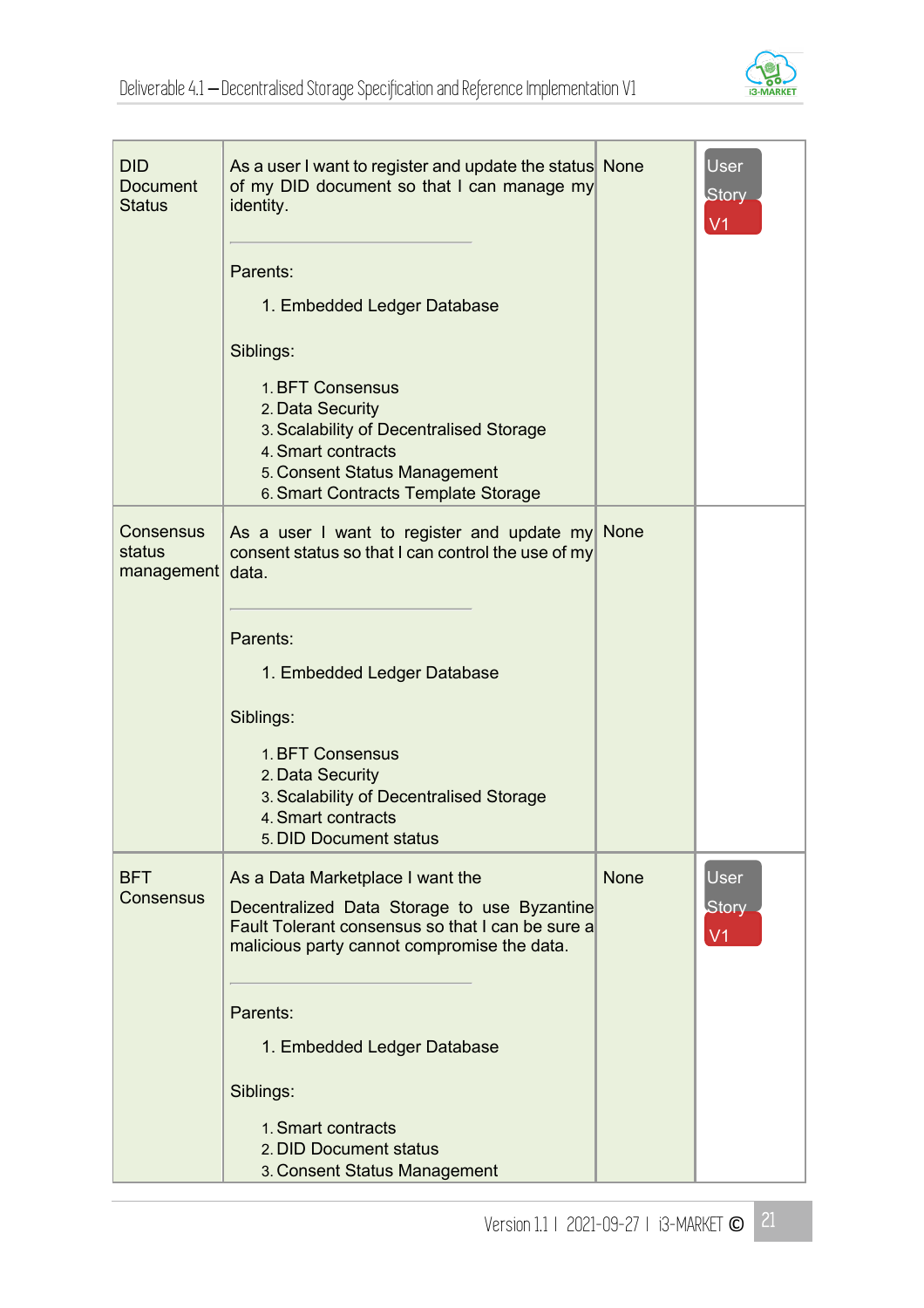

|         | 4. Smart Contracts Template Storage<br>5. Data Security<br>6. Scalability of Decentralised Storage                                                                                                                                                                                                                                                                                                     |  |
|---------|--------------------------------------------------------------------------------------------------------------------------------------------------------------------------------------------------------------------------------------------------------------------------------------------------------------------------------------------------------------------------------------------------------|--|
|         | Data Security As a stakeholder I want to have guarantees None<br>ledger data<br>about<br>integrity, availability,<br>confidentiality so that I can rely on the services<br>provided by the system.<br>Parents:<br>1. Embedded Ledger Database<br>2. Smart Contracts for Permissioning<br>Siblings:<br>1. BFT Consensus<br>2. Smart contracts<br>3. DID Document status<br>4. Consent Status Management |  |
|         | 5. Smart Contracts Template Storage<br>6. Scalability of Decentralised Storage                                                                                                                                                                                                                                                                                                                         |  |
| storage | Scalability of As an operator of ledger databases, I want to be None<br>decentralized able to scale the storage to meet space and<br>transaction rate demands in order to be able to<br>run the ledger.<br>Parents:<br>1. Embedded Ledger Database<br>Siblings:                                                                                                                                        |  |
|         | 1. BFT Consensus<br>2. Data Security<br>3. Smart contracts<br>4. DID Document status<br>5. Consent Status Management<br>6. Smart Contracts Template Storage                                                                                                                                                                                                                                            |  |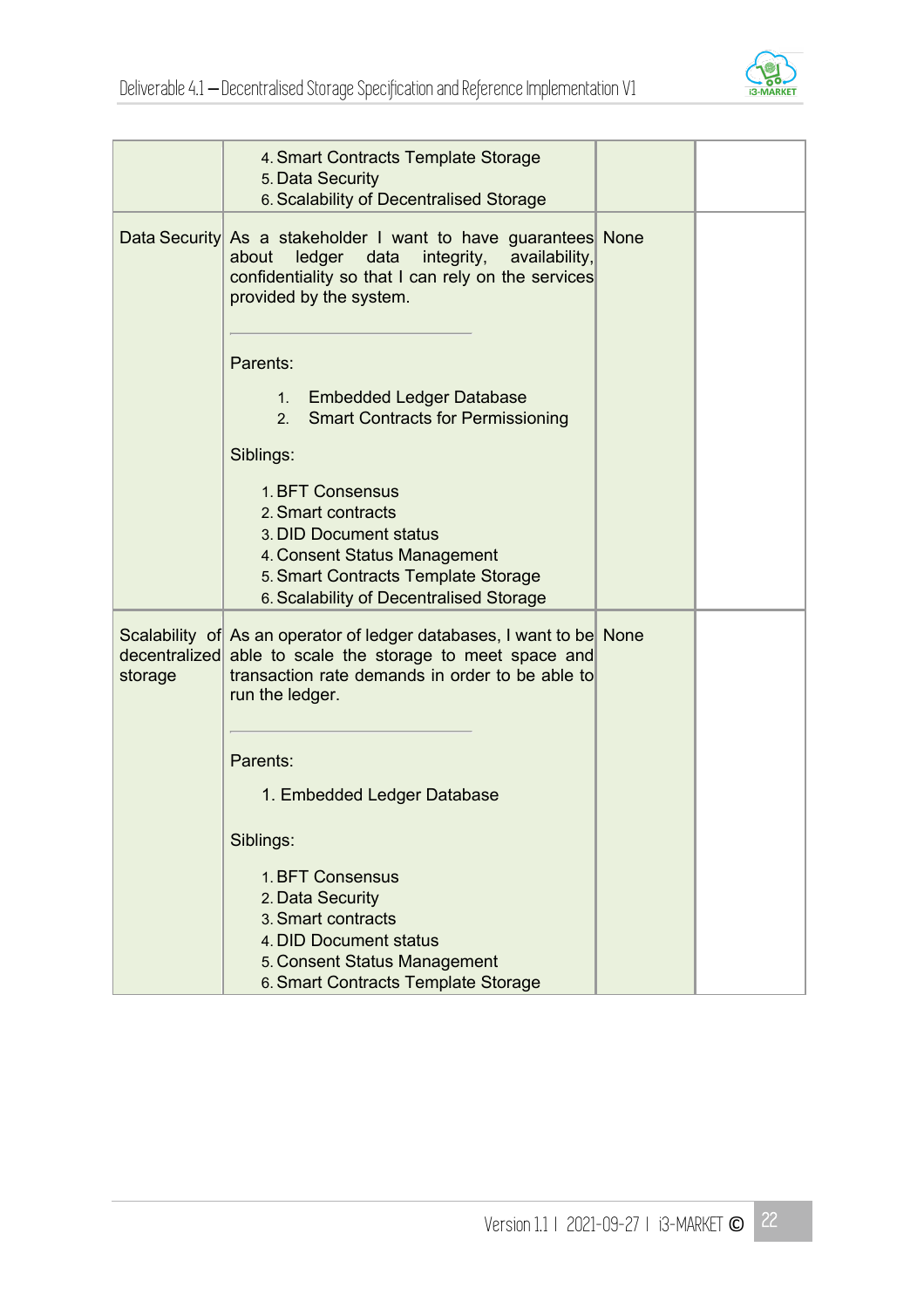#### 2. Distributed Data Storage

#### Table 4. High-level Capabilities of Distributed Data Storage

| <b>Name</b>                                                 | <b>Description</b>                                                                                                                                                                                                                                                      | Labels                 |
|-------------------------------------------------------------|-------------------------------------------------------------------------------------------------------------------------------------------------------------------------------------------------------------------------------------------------------------------------|------------------------|
| Main<br>with Consensus,<br>Sharding<br>and<br>Permissioning | Database The main database supporting consensus, sharding and<br>permissioning.<br>Children:<br>1. Semantic Data Availability<br>2. Semantic Data Updates                                                                                                               | V <sub>1</sub><br>Epic |
|                                                             | 3. Data Offering Registration<br>4. Verifiable Claim Storage<br>5. Offer Query Registration<br>6. Metadata Update<br>7. SLA Template Management<br>8. Scalability of Distributed Data Storage<br>9. Data Storage: Semantic Data Storage<br>10. Metadata Storage         |                        |
| Synchronization                                             | The distributed storage database must support data<br>synchronization between nodes.                                                                                                                                                                                    | V <sub>1</sub><br>Epic |
|                                                             | Children:<br>1. Semantic Data Availability<br>2. Semantic Data Updates<br>3. Data Offering Registration<br>4. Verifiable Claim Storage<br>5. Offer Query Registration<br>6. Metadata Update<br>7. SLA Template Management<br>8. Scalability of Distributed Data Storage |                        |
| Semantic<br><b>Database</b>                                 | Semantic database is a distributed database supporting<br>the storage of semantic data and processing semantic<br>queries.                                                                                                                                              |                        |
|                                                             | Children:<br>1. Semantic Data Availability<br>2. Semantic Data Updates<br>3. Data Offering Registration<br>4. Verifiable Claim Storage<br>5. Offer Query Registration<br>6. Metadata Update                                                                             |                        |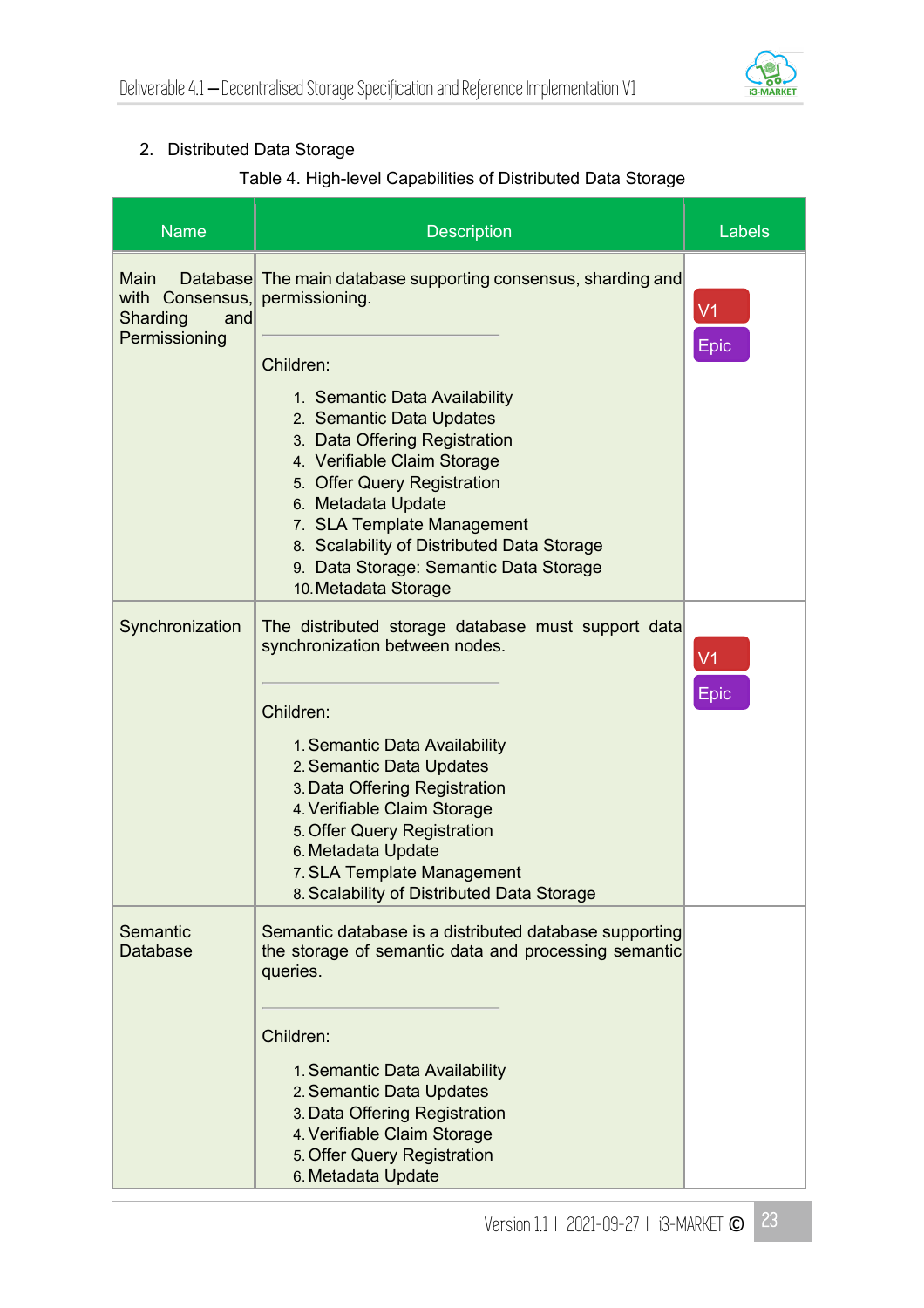

|               | 7. SLA Template Management<br>8. Data Storage: Semantic Data Storage<br>9. Metadata Storage                                                                                                                                                                                   |  |
|---------------|-------------------------------------------------------------------------------------------------------------------------------------------------------------------------------------------------------------------------------------------------------------------------------|--|
| <b>Access</b> | API for External The API for External Access provides an interface for<br>using the distributed storage to access and store<br>metadata, verifiable claims, semantic data, semantic<br>queries etc.                                                                           |  |
|               | Children:                                                                                                                                                                                                                                                                     |  |
|               | 1. Semantic Data Availability<br>2. Semantic Data Updates<br>3. Data Offering Registration<br>4. Verifiable Claim Storage<br>5. Offer Query Registration<br>6. Metadata Update<br>7. SLA Template Management<br>8. Data Storage: Semantic Data Storage<br>9. Metadata Storage |  |

The following table lists the user stories of the distributed data storage capability.

#### Table 5. User Stories of the Distributed Data Storage

| <b>Name</b>              | <b>Description</b>                                                                                                                                                                                                                         | Due Date    | Labels            |
|--------------------------|--------------------------------------------------------------------------------------------------------------------------------------------------------------------------------------------------------------------------------------------|-------------|-------------------|
| Semantic<br>availability | data As a Data Marketplace I want to access semantic<br>data so that I can process semantic queries.<br>Parents:<br>1. Semantic Database<br>2. API For External Access<br>3. Synchronization<br>4. Main Database with Consensus, Sharding, | <b>None</b> | V1<br><b>User</b> |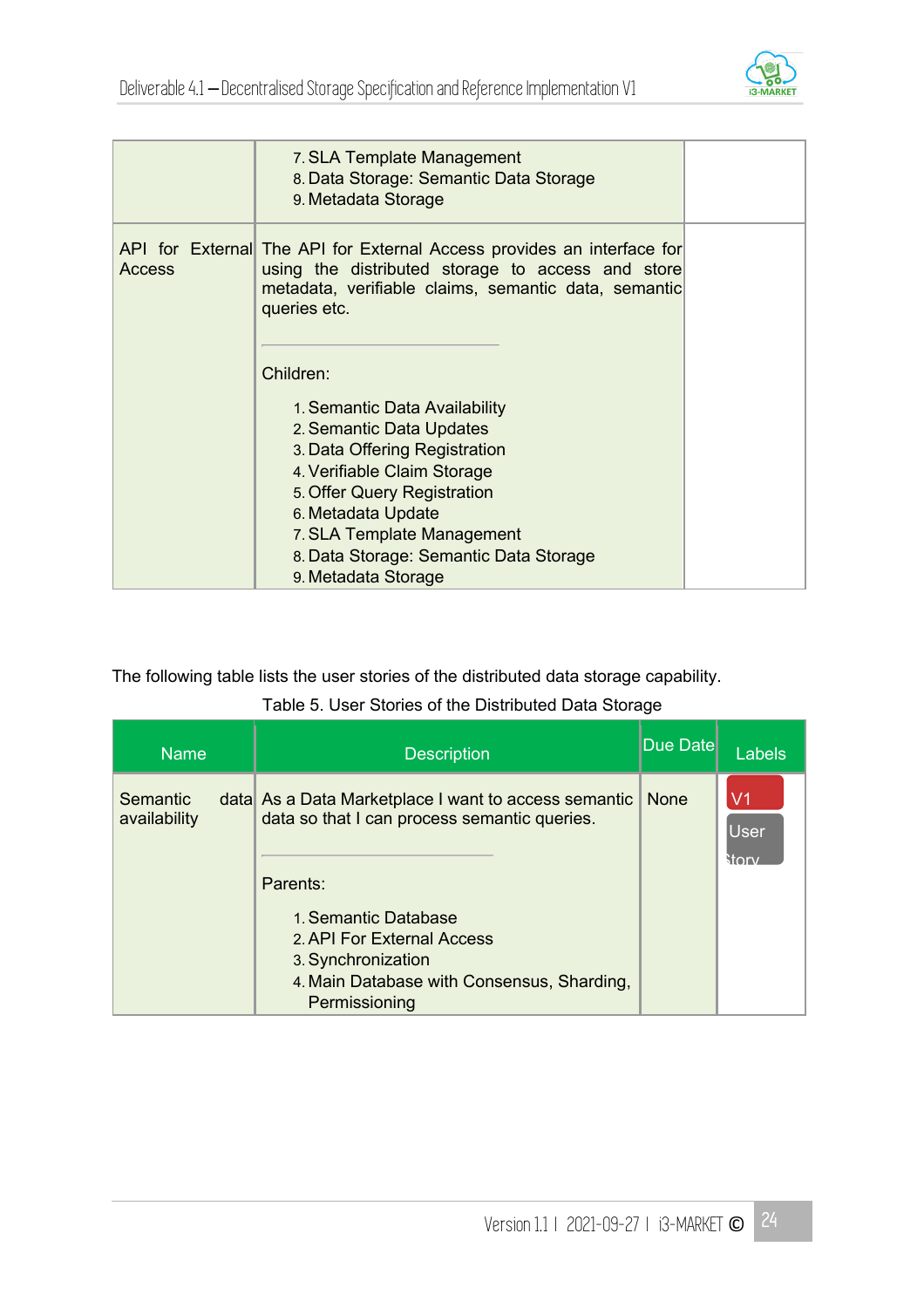

| data<br>Semantic<br>updates | As a Data Marketplace I want to access semantic<br>data so that I can process semantic queries.                                                          | <b>None</b> |                                 |
|-----------------------------|----------------------------------------------------------------------------------------------------------------------------------------------------------|-------------|---------------------------------|
|                             | Parents:<br>1. Semantic Database<br>2. API For External Access<br>3. Synchronization<br>4. Main Database with Consensus, Sharding,<br>Permissioning      |             |                                 |
| Data<br>registration        | Offering As a Data Provider I want to register my data None<br>offering at a Data Marketplace so that I can sell my<br>data discovered via the offering. |             | User<br>Story<br>V <sub>1</sub> |
|                             | Parents:<br>1. Main Database with Consensus, Sharding,<br>Permissioning<br>2. API For External Access<br>3. Semantic Database<br>4. Synchronization      |             |                                 |
| Verifiable<br>storage       | claim As a user I want to use the distributed storage to None<br>store verifiable claims (including consents).                                           |             | <b>User</b><br><b>Story</b>     |
|                             | Parents:<br>1. API For External Access<br>2. Semantic Database<br>3. Synchronization<br>4. Main Database with Consensus, Sharding,<br>Permissioning      |             |                                 |
| Offer<br>registration       | query As a data consumer I want to register offer query None<br>so that the system can find the data I need.                                             |             |                                 |
|                             | Parents:<br>1. API For External Access<br>2. Semantic Database<br>3. Synchronization<br>4. Main Database with Consensus, Sharding,<br>Permissioning      |             |                                 |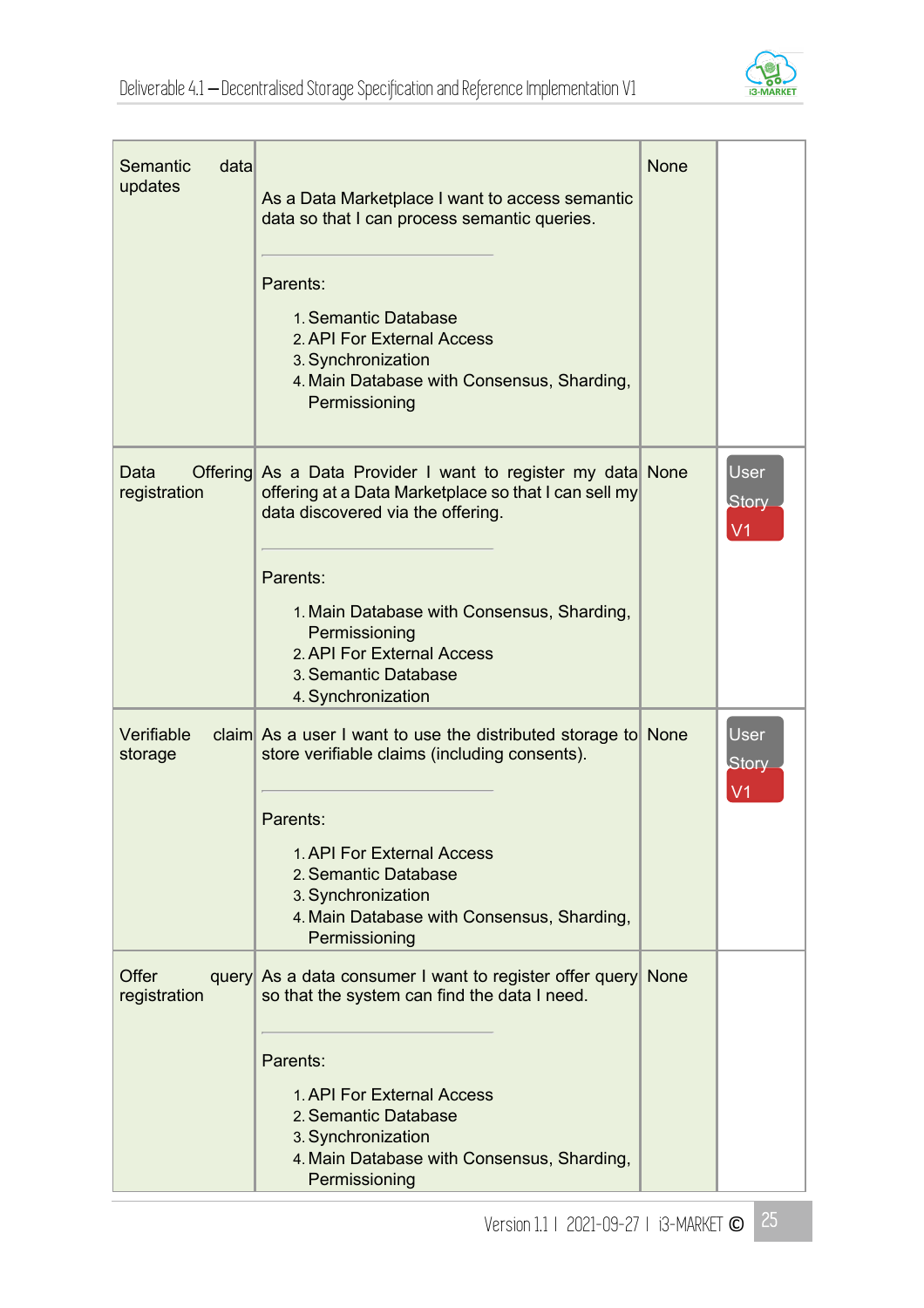

| Metadata update                              | As a data provider I want to update the metadata None<br>of my data so that the metadata is up-to-date.                                 |             |                                               |
|----------------------------------------------|-----------------------------------------------------------------------------------------------------------------------------------------|-------------|-----------------------------------------------|
|                                              | Parents:                                                                                                                                |             |                                               |
|                                              | 1. API For External Access<br>2. Semantic Database<br>3. Synchronization<br>4. Main Database with Consensus, Sharding,<br>Permissioning |             |                                               |
| <b>SLA</b><br>management                     | template As a stakeholder I want to store SLA templates so<br>that other users could fetch the templates.                               | <b>None</b> | <b>User</b><br><b>Story</b><br>V <sub>1</sub> |
|                                              | Parents:                                                                                                                                |             |                                               |
|                                              | 1. API For External Access<br>2. Semantic Database<br>3. Synchronization<br>4. Main Database with Consensus, Sharding,<br>Permissioning |             |                                               |
| <b>Scalability</b><br>distributed<br>storage | of As a distributed data storage node operator I want<br>data to use sharding so that I can scale the storage.                          |             | User<br><b>Story</b><br>V <sub>1</sub>        |
|                                              | Parents:                                                                                                                                |             |                                               |
|                                              | 1. Synchronization<br>2. Main Database with Consensus, Sharding,<br>Permissioning                                                       |             |                                               |
|                                              | Metadata storage As a data provider, I want to store metadata of the<br>dataset.                                                        |             | <b>User</b><br><b>Story</b><br>V <sub>1</sub> |
|                                              | Parents:                                                                                                                                |             |                                               |
|                                              | 1. Main Database with Consensus, Sharding,<br>Permissioning<br>2. Semantic Database<br>3. API For External Access                       |             |                                               |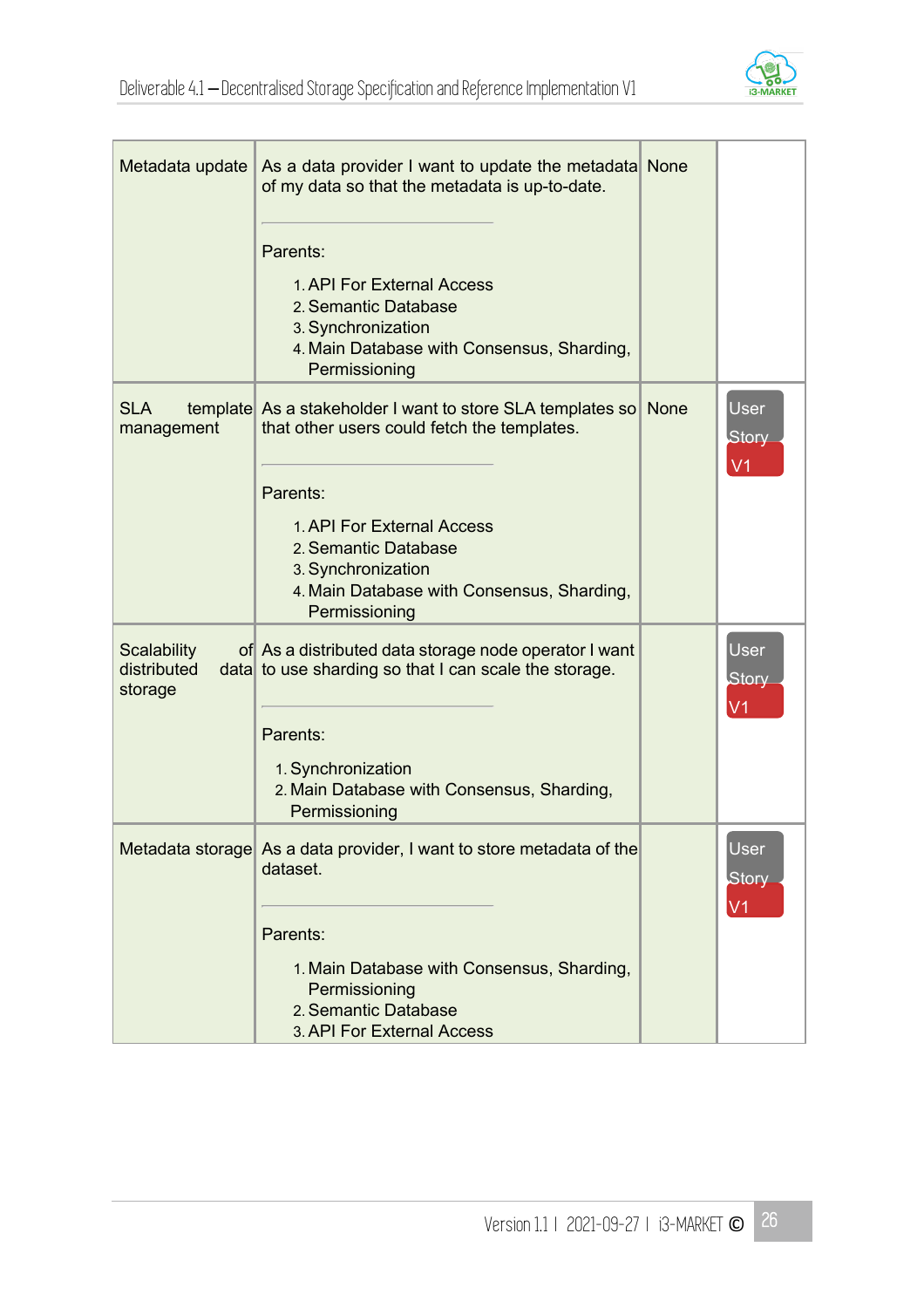

## 4.1 Technical Requirements - R1

The following table list all the epics from the backlog of Release1.

|  | Table 6. Epics of Release 1 |  |
|--|-----------------------------|--|
|--|-----------------------------|--|

| <b>Name</b>                                               | <b>Description</b>                                                                                                                                                                                                                                                        | Due Date | <b>Labels</b>          |
|-----------------------------------------------------------|---------------------------------------------------------------------------------------------------------------------------------------------------------------------------------------------------------------------------------------------------------------------------|----------|------------------------|
| <b>Share Data</b>                                         | AutomotivePilot Use case grouping the different actions needed for a None<br>Data Owner to share generated data from a Data<br>Provider.                                                                                                                                  |          |                        |
|                                                           | Children:<br>1. Work with data/metadata under CIDM<br>specification<br>2. Push Data<br>3. Accept Data Requests<br>4. Automotive-Pilot Work with data/metadata<br>under CIDM specification<br>5. Automotive-Pilot Get Metadata<br>6. Automotive-Pilot Accept Data Requests |          |                        |
| Data<br>Storage:<br>Embedded<br>Ledger<br><b>Database</b> | Embedded Ledger Database is shared between<br>operator nodes and keeps a shared state that is<br>guaranteed to be the same at each honest node and<br>is updated according to agreed rules.<br>Children:<br>1. BFT Consensus<br>2. Data Security                          |          | Epic<br>V <sub>1</sub> |
|                                                           | 3. Scalability of Decentralised Storage<br>4. DID Document status<br>5. Consent Status Management                                                                                                                                                                         |          |                        |
| Data<br>with<br>Consensus,<br>Sharding,                   | Storage: The main database supporting consensus, sharding<br>Main Database and permissioning.<br>Children:                                                                                                                                                                |          | Epic<br>$\rm V1$       |
| Permissioning                                             | 1. Semantic Data Availability<br>2. Semantic Data Updates<br>3. Data Offering Registration<br>4. Verifiable Claim Storage<br>5. Offer Query Registration<br>6. Metadata Update<br>7. SLA Template Management                                                              |          |                        |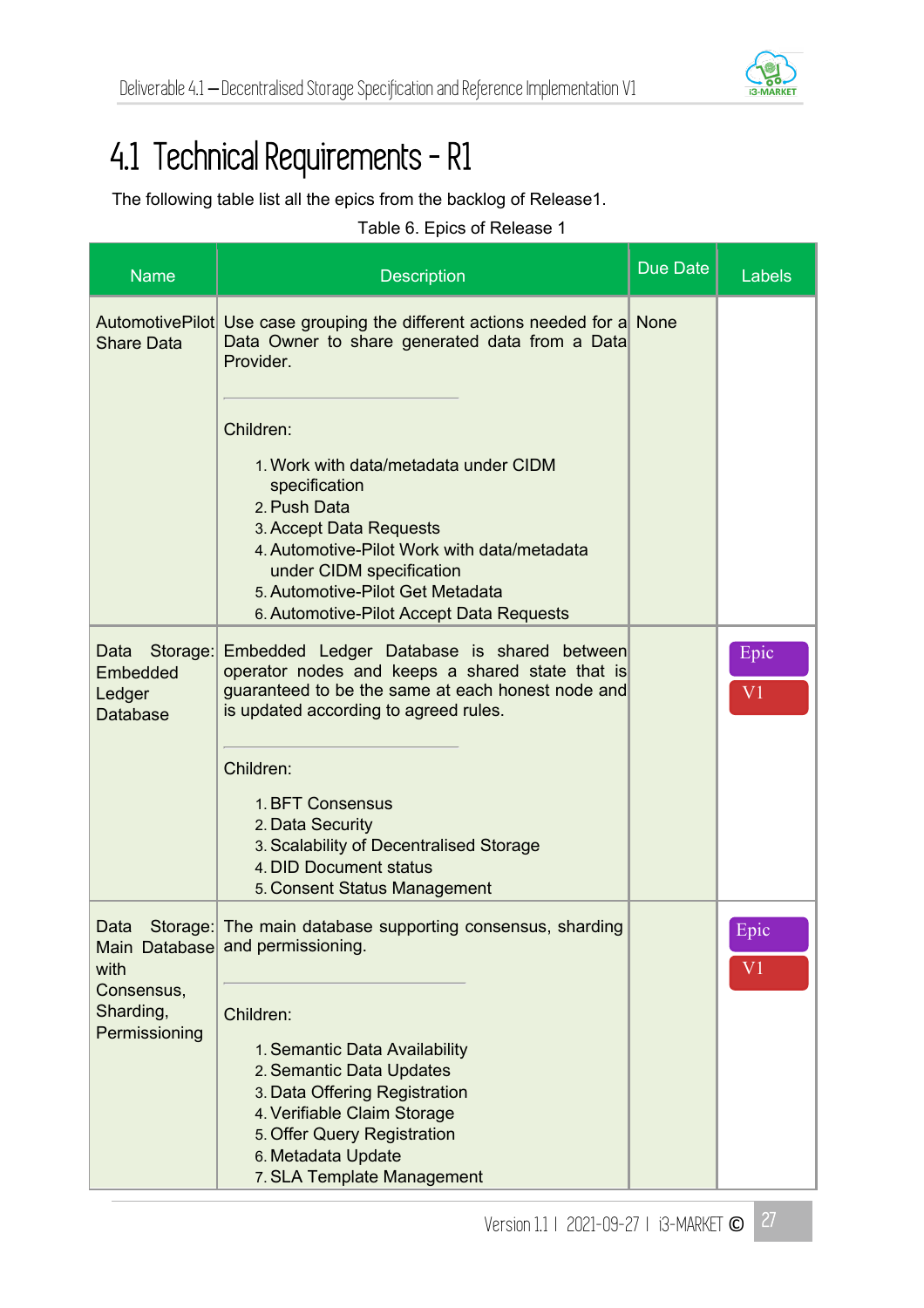

|                                                           | 8. Scalability of Distributed Data Storage                                                                                                                                                                                                                                                                                                                                        |                        |
|-----------------------------------------------------------|-----------------------------------------------------------------------------------------------------------------------------------------------------------------------------------------------------------------------------------------------------------------------------------------------------------------------------------------------------------------------------------|------------------------|
| Data Storage:<br><b>API</b> for External<br><b>Access</b> | The API for External Access provides an interface for<br>using the distributed storage to access and store<br>metadata, verifiable claims, semantic data, semantic<br>queries etc.<br>Children:<br>1. Semantic Data Availability<br>2. Semantic Data Updates<br>3. Data Offering Registration<br>4. Verifiable Claim Storage<br>5. Offer Query Registration<br>6. Metadata Update | Epic<br>V <sub>1</sub> |
|                                                           | 7. SLA Template Management                                                                                                                                                                                                                                                                                                                                                        |                        |

The following table list all the features from the backlog of Release1.

Table 7. Features of Release 1

| <b>Name</b>                 | <b>Description</b>                                                                                                                                                                                                                                                                            | <b>Due Date</b> | Labels                          |
|-----------------------------|-----------------------------------------------------------------------------------------------------------------------------------------------------------------------------------------------------------------------------------------------------------------------------------------------|-----------------|---------------------------------|
| <b>Push Data</b>            | Automotive Pilot Describe and link with related user stories using None<br>connection button. It should be attached a UML<br>diagram.<br>Children:<br>1. Push data and share across i3-MARKET<br>2. Automotive-Pilot Push metadata and share<br>across i3-MARKET<br>Parents:<br>1. Share Data |                 |                                 |
|                             | 2. Automotive-Pilot Share Data                                                                                                                                                                                                                                                                |                 |                                 |
| Data<br><b>DID Document</b> | Storage: As a user I want to register and update the status of<br>my DID document so that I can manage my identity.                                                                                                                                                                           |                 | V <sub>1</sub><br>User<br>Story |
|                             | Parents:                                                                                                                                                                                                                                                                                      |                 |                                 |
|                             | 1. Embedded Ledger Database                                                                                                                                                                                                                                                                   |                 |                                 |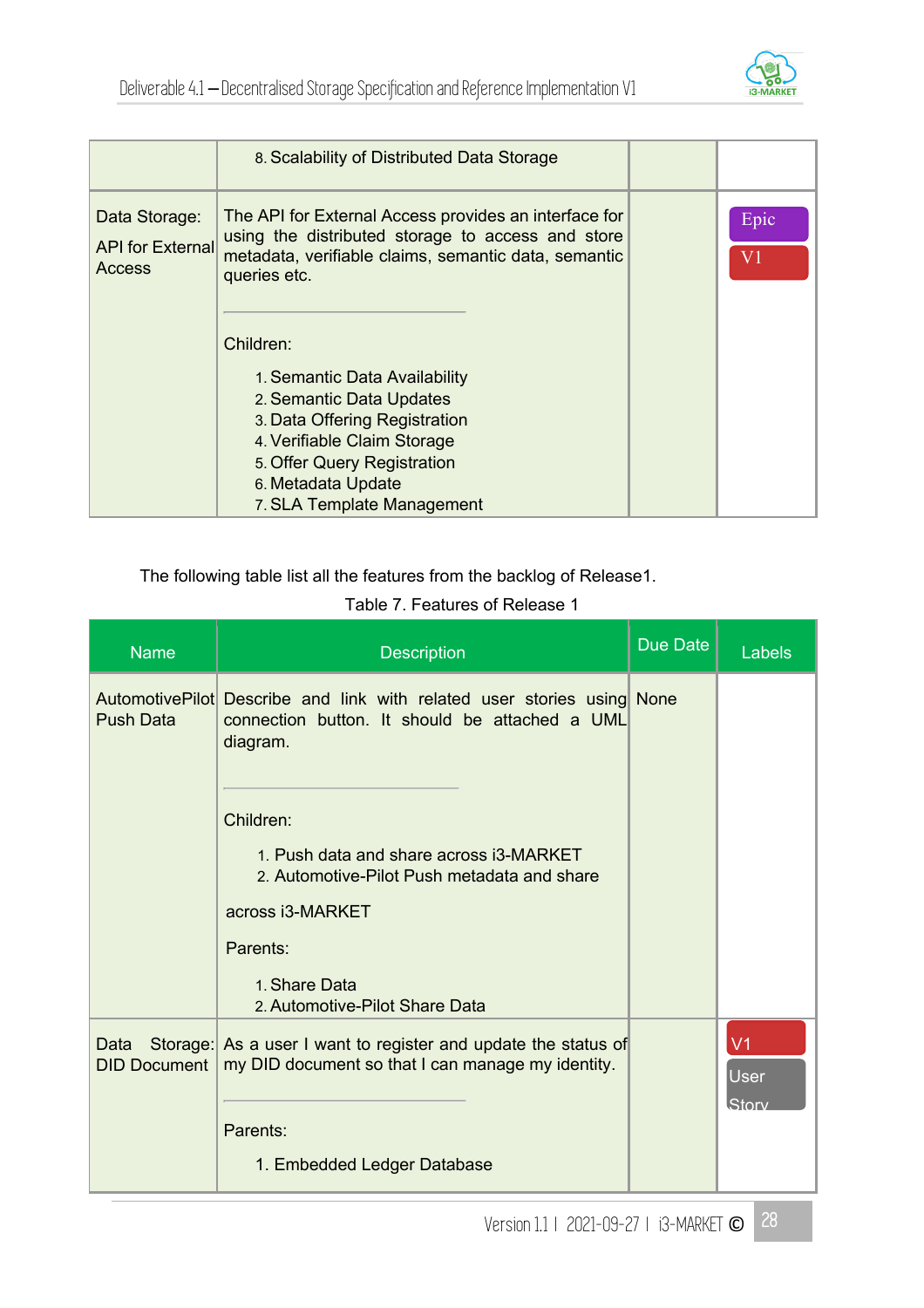

|                                                 | Siblings:<br>1. BFT Consensus<br>2. Data Security<br>3. Scalability of Decentralised Storage<br>4. Smart contracts<br>5. Consent Status Management<br>6. Smart Contracts Template Storage   |                                        |
|-------------------------------------------------|---------------------------------------------------------------------------------------------------------------------------------------------------------------------------------------------|----------------------------------------|
| Data<br><b>Offering</b><br>Data<br>Registration | Storage: As a Data Provider I want to register my data offering<br>at a Data Marketplace so that I can sell my data<br>discovered via the offering.                                         | V <sub>1</sub><br><b>User</b><br>Story |
|                                                 | Parents:                                                                                                                                                                                    |                                        |
|                                                 | 1. Main Database with Consensus, Sharding,<br>Permissioning<br>2. API For External Access<br>3. Semantic Database<br>4. Synchronization                                                     |                                        |
| Data<br>Storage:<br><b>Data Security</b>        | As a stakeholder I want to have guarantees about<br>ledger data integrity, availability, confidentiality so that<br>I can rely on the services provided by the system.                      | V <sub>1</sub><br><b>User</b><br>Storv |
|                                                 | Parents:<br>1. Embedded Ledger Database<br>2. Smart Contracts for Permissioning                                                                                                             |                                        |
|                                                 | Siblings:                                                                                                                                                                                   |                                        |
|                                                 | 1. BFT Consensus<br>2. Smart contracts<br>3. DID Document status<br>4. Consent Status Management<br>5. Smart Contracts Template Storage<br>6. Scalability of Decentralised Storage          |                                        |
| Data<br><b>BFT</b><br><b>Consensus</b>          | Storage: As a Data Marketplace I want the Decentralized Data<br>Storage to use Byzantine Fault Tolerant consensus so<br>that I can be sure a malicious party cannot<br>compromise the data. |                                        |
|                                                 | Parents:                                                                                                                                                                                    |                                        |
|                                                 | 1. Embedded Ledger Database                                                                                                                                                                 |                                        |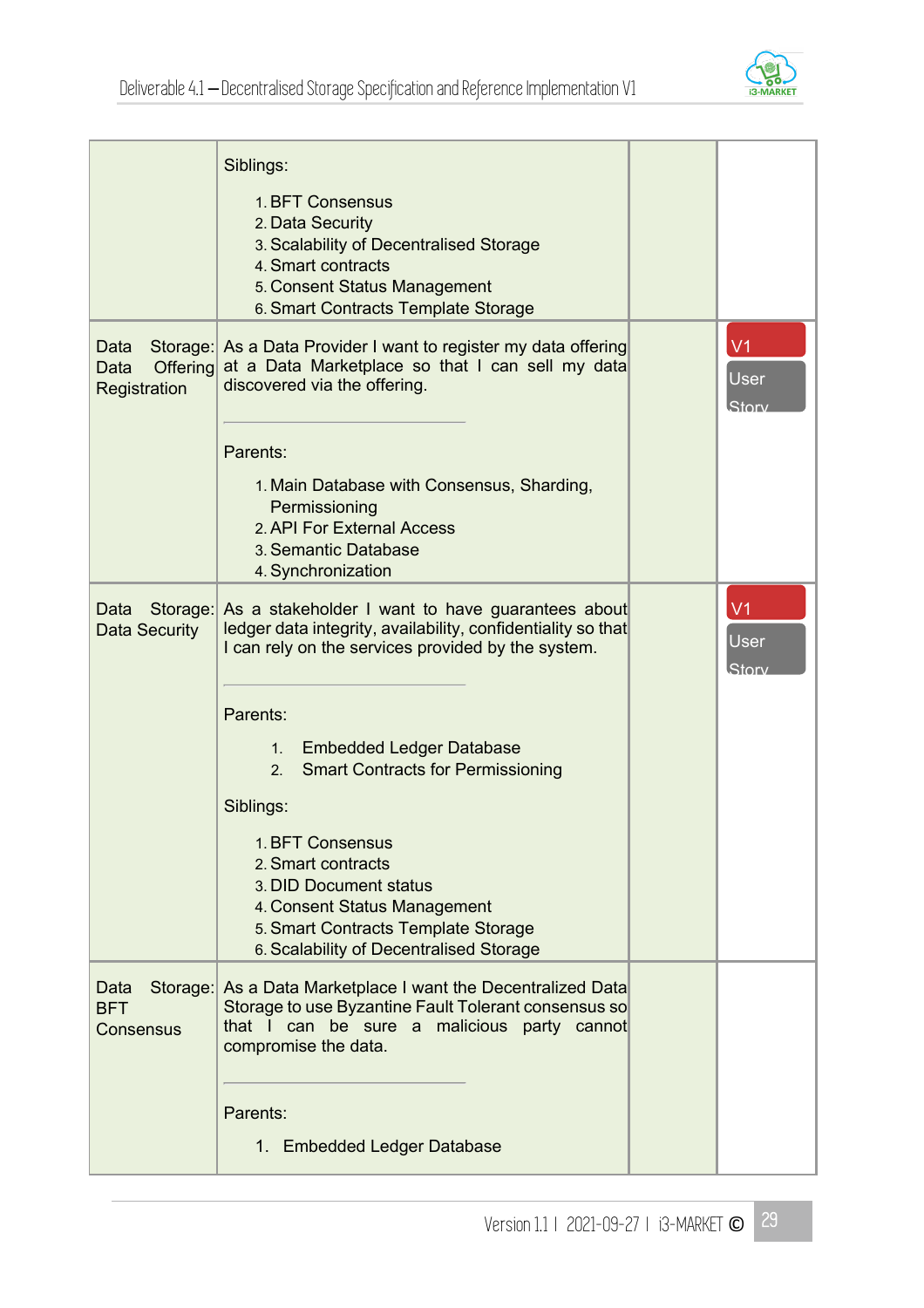

|                                         | Siblings:                                                                                                                                                                          |                                        |
|-----------------------------------------|------------------------------------------------------------------------------------------------------------------------------------------------------------------------------------|----------------------------------------|
|                                         | 1. Smart contracts<br>2. DID Document status<br>3. Consent Status Management<br>4. Smart Contracts Template Storage<br>5. Data Security<br>6. Scalability of Decentralised Storage |                                        |
| Data<br>Verifiable Claim<br>Storage     | Storage: As a user I want to use the distributed storage to store<br>verifiable claims (including consents).                                                                       | V <sub>1</sub><br><b>User</b><br>Story |
|                                         | Parents:                                                                                                                                                                           |                                        |
|                                         | 1. API For External Access<br>2. Semantic Database<br>3. Synchronization<br>4. Main Database with Consensus, Sharding,<br>Permissioning                                            |                                        |
| Storage:<br>Data<br>Metadata<br>Storage | As a data provider, I want to store metadata of the<br>dataset.                                                                                                                    | V <sub>1</sub><br>User<br>.Storv       |
|                                         | Parents:                                                                                                                                                                           |                                        |
|                                         | 1. Main Database with Consensus, Sharding,<br>Permissioning<br>2. Semantic Database<br>3. API For External Access                                                                  |                                        |

The following table list all the tasks from the backlog of Release1.

#### Table 8. Tasks of Release 1

| <b>Name</b>                                                 | <b>Description</b> | Due Date | <b>Labels</b>                 |
|-------------------------------------------------------------|--------------------|----------|-------------------------------|
| Identify options<br>to store<br>Verifiable<br><b>Claims</b> |                    | None     | <b>TASK</b><br>R <sub>1</sub> |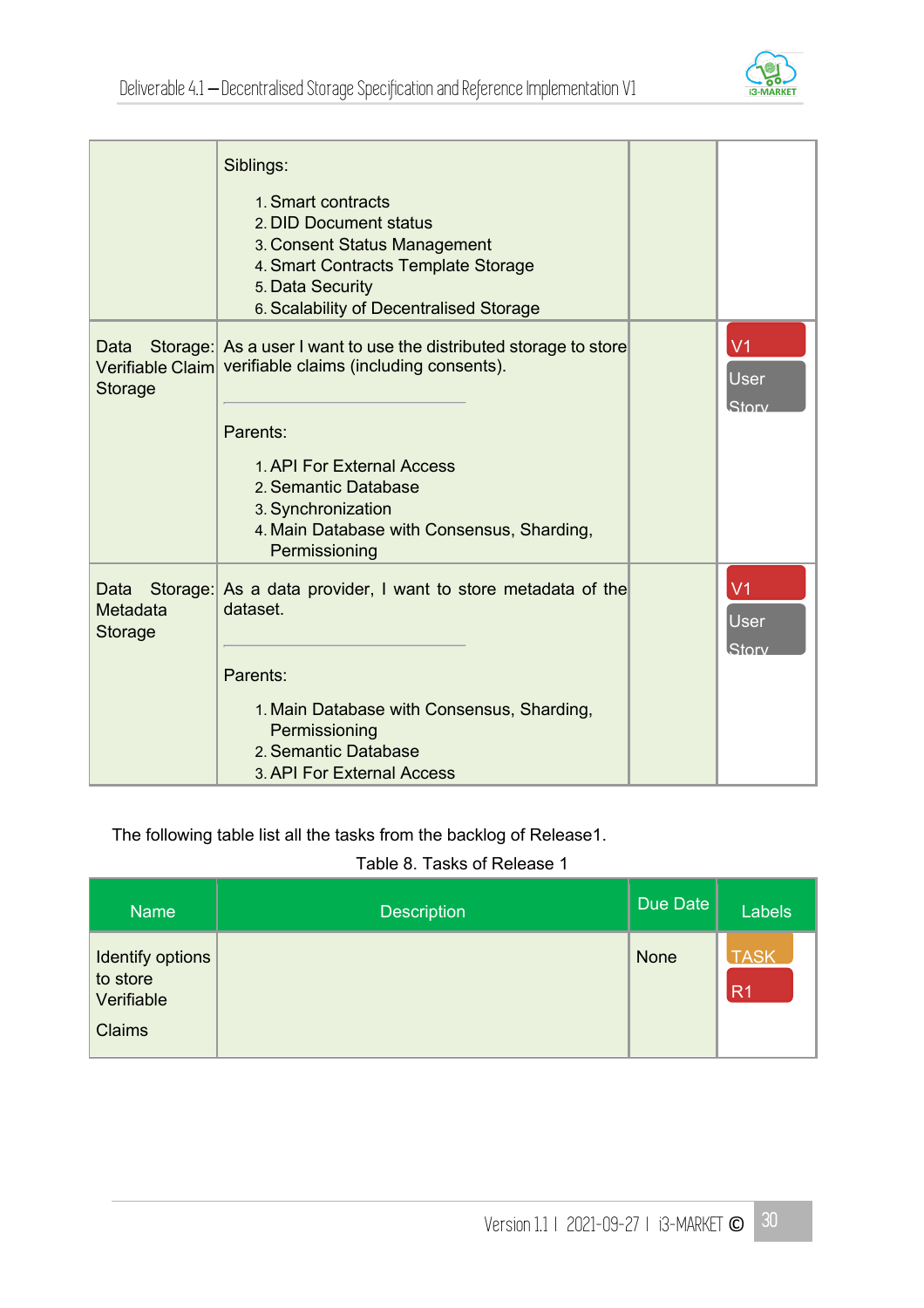

| Push metadata                                                                   | AutomotivePilot As a Data Provider I want to push metadata to i3-<br>MARKET storage so that I can let other marketplaces<br>know the data I am willing to share.<br>Parents:<br>1. Push Data<br>2. Automotive-Pilot Get Metadata                                                                                                                                                                   | V <sub>1</sub><br><b>Data</b><br>Provider<br><b>User</b><br>Story |
|---------------------------------------------------------------------------------|----------------------------------------------------------------------------------------------------------------------------------------------------------------------------------------------------------------------------------------------------------------------------------------------------------------------------------------------------------------------------------------------------|-------------------------------------------------------------------|
| <b>Finalise</b><br><b>Distributed data</b><br>storage<br>technology<br>decision | In order to proceed with data storage design,<br>consensus must be achieved in choosing the most<br>suitable solution for distributed storage. In R1, a<br>single technology that suits most needs shall be<br>chosen. In later version, it shall be decided whether<br>the chosen technology suits all needs and if there is a<br>need to switch or add another solution to the storage<br>layer. | <b>TASK</b><br>R <sub>1</sub>                                     |
| Data<br>layer<br>architecture                                                   | Storage Produce an architectural view of the data storage<br>layer, once the data flows, requirements and relevant<br>technologies are clear.                                                                                                                                                                                                                                                      | <b>TASK</b><br>R <sub>1</sub>                                     |
| <b>Deploy</b><br><b>Blockchain</b>                                              | Deploy and orchestrate BESU network in the<br>allocated Virtual Machines.                                                                                                                                                                                                                                                                                                                          | <b>TASK</b><br>R <sub>1</sub>                                     |
| <b>Deploy</b><br><b>Distributed</b><br>Data storage                             | Deploy and maintain distributed storage in the<br>allocated Virtual Machines.                                                                                                                                                                                                                                                                                                                      | <b>TASK</b><br>R <sub>1</sub>                                     |
| <b>Finalise</b><br>blockchain<br>technology<br>decision                         | Perform a high-level evaluation on blockchain<br>technologies that provide the required functionality for<br>building blocks.                                                                                                                                                                                                                                                                      | <b>TASK</b><br>R <sub>1</sub>                                     |
| Analyse<br>distributed<br>storage<br>solutions                                  | An analysis and evaluation must be carried out in<br>order to choose the suitable solution to store<br>metadata, offerings, queries etc.                                                                                                                                                                                                                                                           |                                                                   |
| <b>Define APIs</b>                                                              | Define the APIs for<br>- SEEDs<br>- SSI & IAM<br>- Smart Contracts<br>- Data Monetisation<br>- Auditable Accounting<br>- Cloud Wallet                                                                                                                                                                                                                                                              | <b>TASK</b><br>R <sub>1</sub>                                     |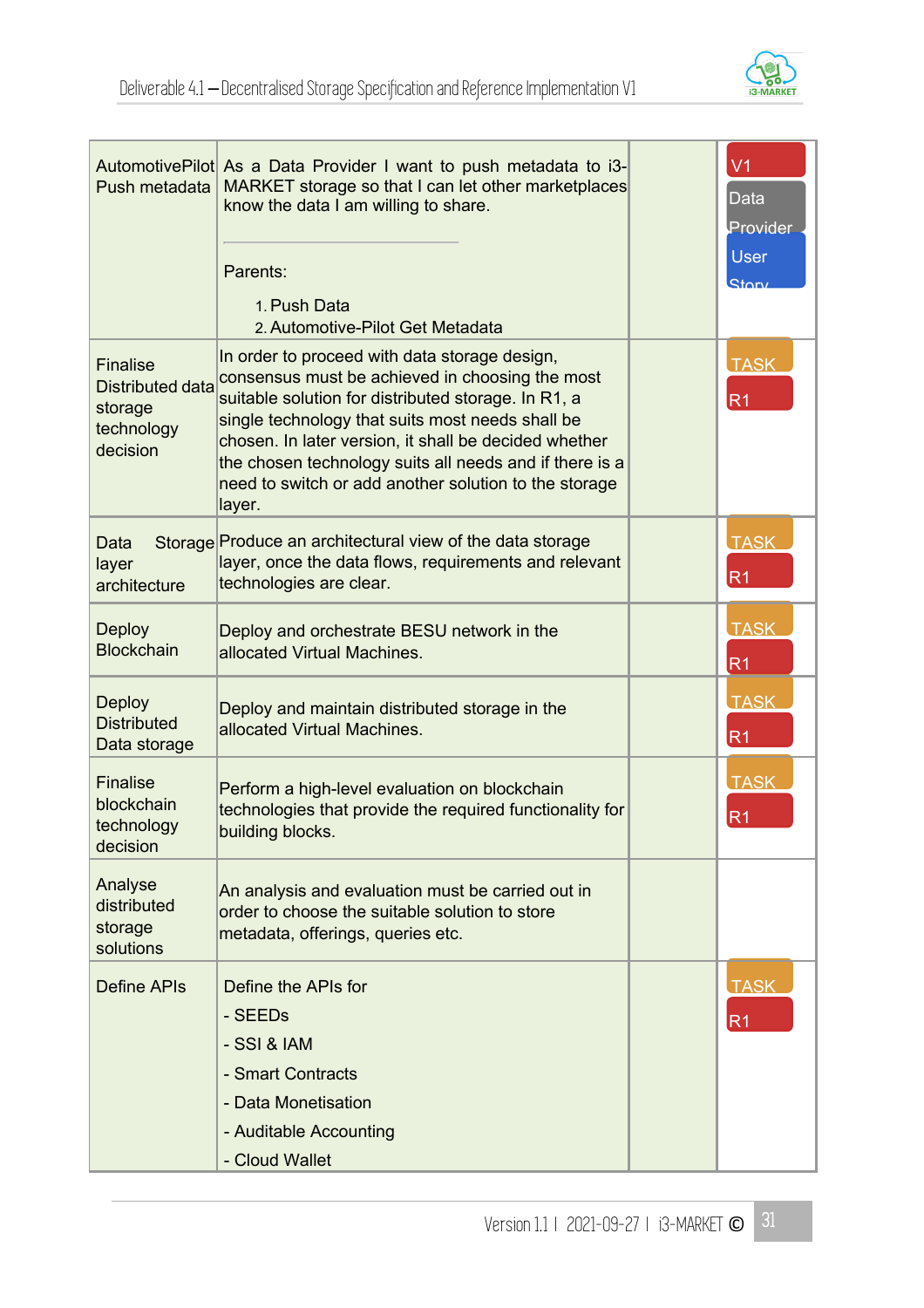

## 5 Sequence Diagrams

## 5.1 Federated Query Engine Index Management

The sequence diagram in Figure 4 shows the interaction of the distributed storage on the SEED regarding the federated query engine index management. Each function – insert, update, delete and query – has been depicted on a single sequence diagram, as there is no relevant complexity to be shown for each interaction.



Figure 4. Federated Query Engine Index Management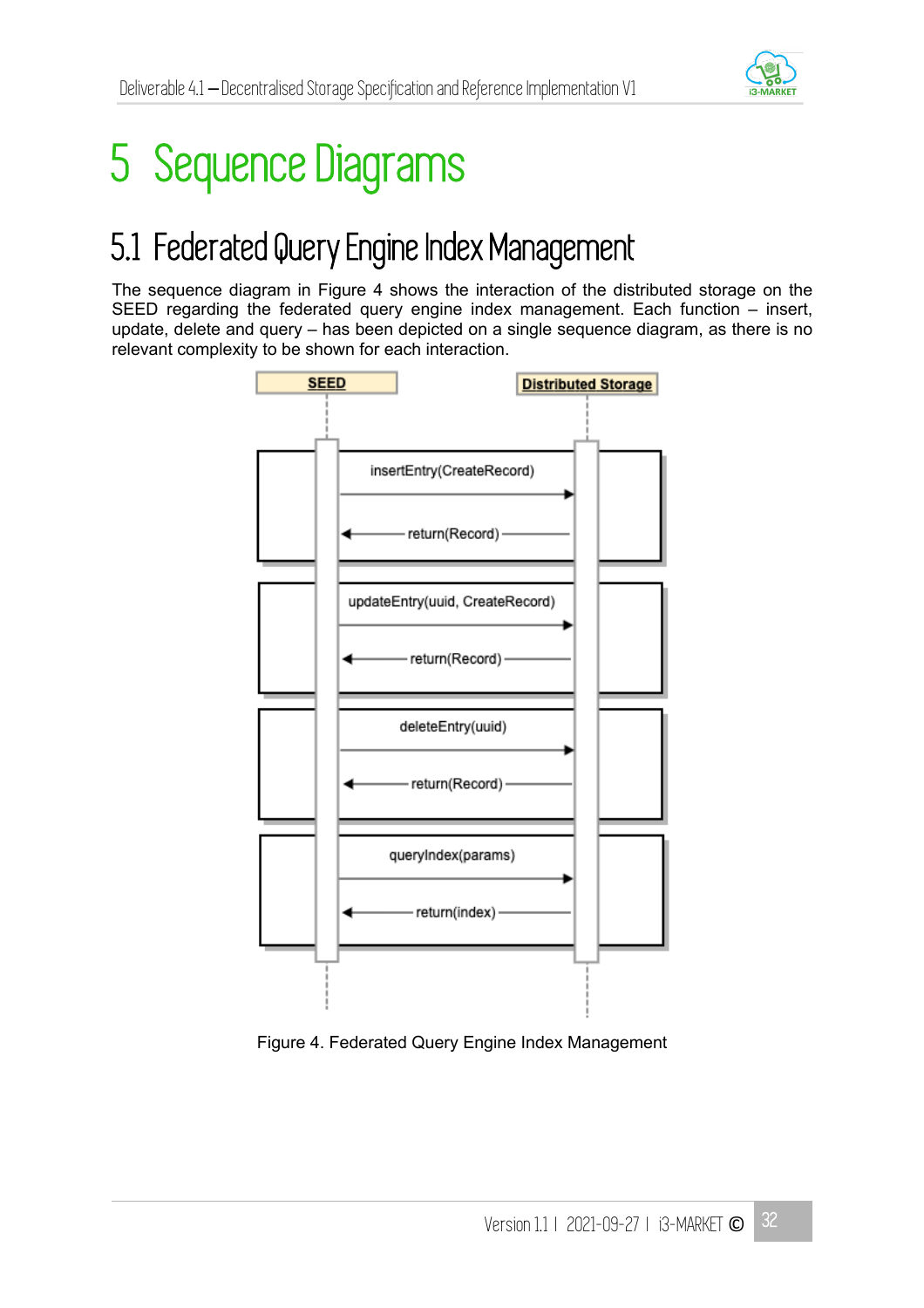

# 6 Interfaces Description

The description of the interfaces that have been implemented for the distributed storage system can be seen below, the services implemented for the management of the federated query engine index are shown. The extract is taken from the Swagger UI served by the distributed storage service. An up-to-date online version of the interface description is provided by the distributed storage system and can be accessed at the nodes where the service is deployed<sup>1</sup>. The interface description is also available in OpenAPI 3 form to facilitate integration and the generation of client libraries.

The API provided by the decentralised storage comes out-of-box with the solution. The service can be accessed via JSON-RPC protocol offered by Hyperledger BESU. Please refer to *BESU Documentation2* for the details of the API provided by Hyperledger BESU and client libraries..

| Provides a list of federated semantic search engines with associated metainformation. The index can contain up to 1000 records. The optional query parameter<br>Semantic search engine index<br>"category" can be used for filtering to include only the records of search engines that have the specified data category associated to them. | $\checkmark$ |  |  |
|----------------------------------------------------------------------------------------------------------------------------------------------------------------------------------------------------------------------------------------------------------------------------------------------------------------------------------------------|--------------|--|--|
| /search_engine_index<br><b>GET</b>                                                                                                                                                                                                                                                                                                           |              |  |  |
| Semantic search engine record Returns the entry of a specific search engine from the index.                                                                                                                                                                                                                                                  | $\checkmark$ |  |  |
| /search engine index/{UUID}<br><b>GET</b>                                                                                                                                                                                                                                                                                                    |              |  |  |
| Adds semantic search engine records to the index. Requires mutual TLS authentication. One identity can register up to 10 records. Concurrent<br>Semantic search engine registration<br>requests from the same identity may be refused with and HTTP error response. The specified data categories must already exist in the system.          | $\checkmark$ |  |  |
| /search engine index<br><b>POST</b>                                                                                                                                                                                                                                                                                                          |              |  |  |
| Semantic search engine record update Updates an existing semantic search engine record. Requires mutual TLS authentication.                                                                                                                                                                                                                  | $\checkmark$ |  |  |
| /search engine index/{UUID}<br><b>PUT</b>                                                                                                                                                                                                                                                                                                    |              |  |  |
| Removes an existing semantic search engine record from the index. Only records registered by the same identity can be deleted. Requires mutual<br>Delete semantic search engine record<br>TLS authentication.                                                                                                                                | $\sqrt{}$    |  |  |
| /search engine index/{UUID}<br><b>DELETE</b>                                                                                                                                                                                                                                                                                                 |              |  |  |
| Data categories Provides a list of data categories of federated semantic search. There can be up to 1000 categories.                                                                                                                                                                                                                         |              |  |  |
| /data categories<br><b>GET</b>                                                                                                                                                                                                                                                                                                               |              |  |  |

Figure 5. Distributed Storage API

<sup>1</sup> Documentation available at i3-MARKET node 1: http://95.211.3.244:7500/docs/

<sup>2</sup> Hyperledger BESU documentation, https://besu.hyperledger.org/en/stable/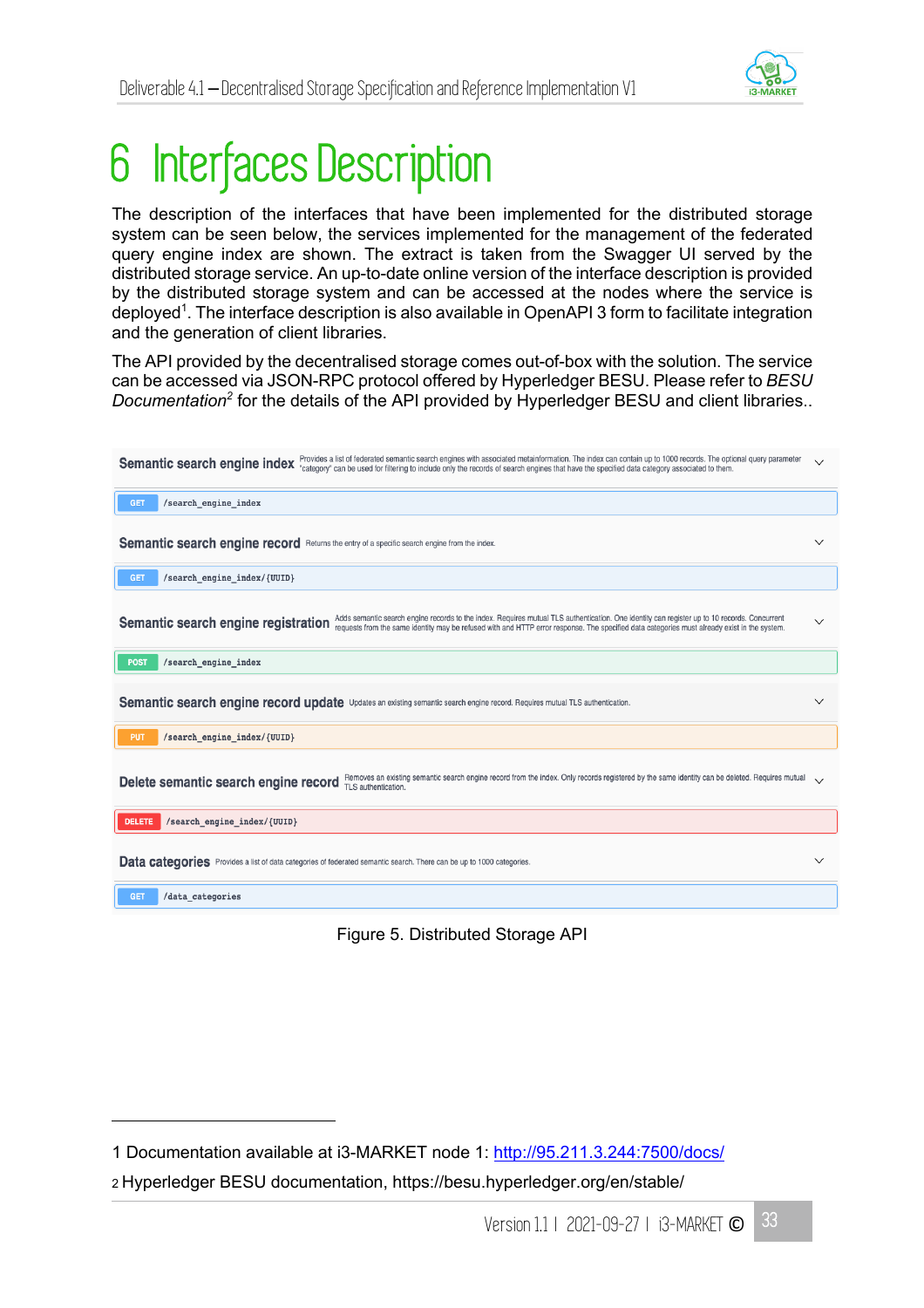

# 7 Selected Technologies

The partners within Task 4.1 have taken the following decisions for the choice of selected technologies in order to satisfy the high-level capabilities of T4.1 in Release 1:

- Hyperledger BESU to satisfy decentralised storage
- CockroachD $B<sup>3</sup>$  to satisfy distributed storage

Hyperledger BESU is an open-source Ethereum client. The decision to select Hyperledger BESU to satisfy the needs for decentralised storage has been made based on the following assumptions:

- Self-sovereign identity and access management (T3.1) has decided to base the reference implementation on Veramo, which specifically requires Ethereum blockchain.
- Auditable accounting and data monetisation rely on Ethereum mainnet.

CockroachDB is a relational database management system. CockroachDB has been chosen as the distributed storage due to previous experience of the technology by partners in T4.1. Moreover, it is highly scalable, designed to deliver fast access and resilient to network outages. The only shortcoming of the chosen technology is the lack of features guaranteeing data integrity in case of the presence of malicious (e.g., because of honest mistakes or sophisticated external attacks) users. It has been decided that in R1 it is not an issue, and a workaround shall be designed later. A potential workaround for protecting data integrity in CockroachDB is to anchor authorized data hashes in the decentralised storage that is resistant to Byzantine faults.

Although Hyperledger BESU has been identified as the most suitable solution in R1, reevaluation of the technology needs shall be conducted during the project and the final version could be based on a different distributed ledger implementation. The same applies to the distributed storage solution, as currently, not all technical needs of building blocks are clear and a consensus regarding the overall architecture needs to be achieved by all related parties.

The distributed search engine index is implemented as a Haskell Servant<sup>4</sup> application and it uses the CockroachDB database cluster as the storage backend. For client authentication, mutual TLS authentication is used.

<sup>3</sup> CockroachDB, https://www.cockroachlabs.com/product/

<sup>4</sup> servant – A Type-Level Web DSL, https://docs.servant.dev/en/stable/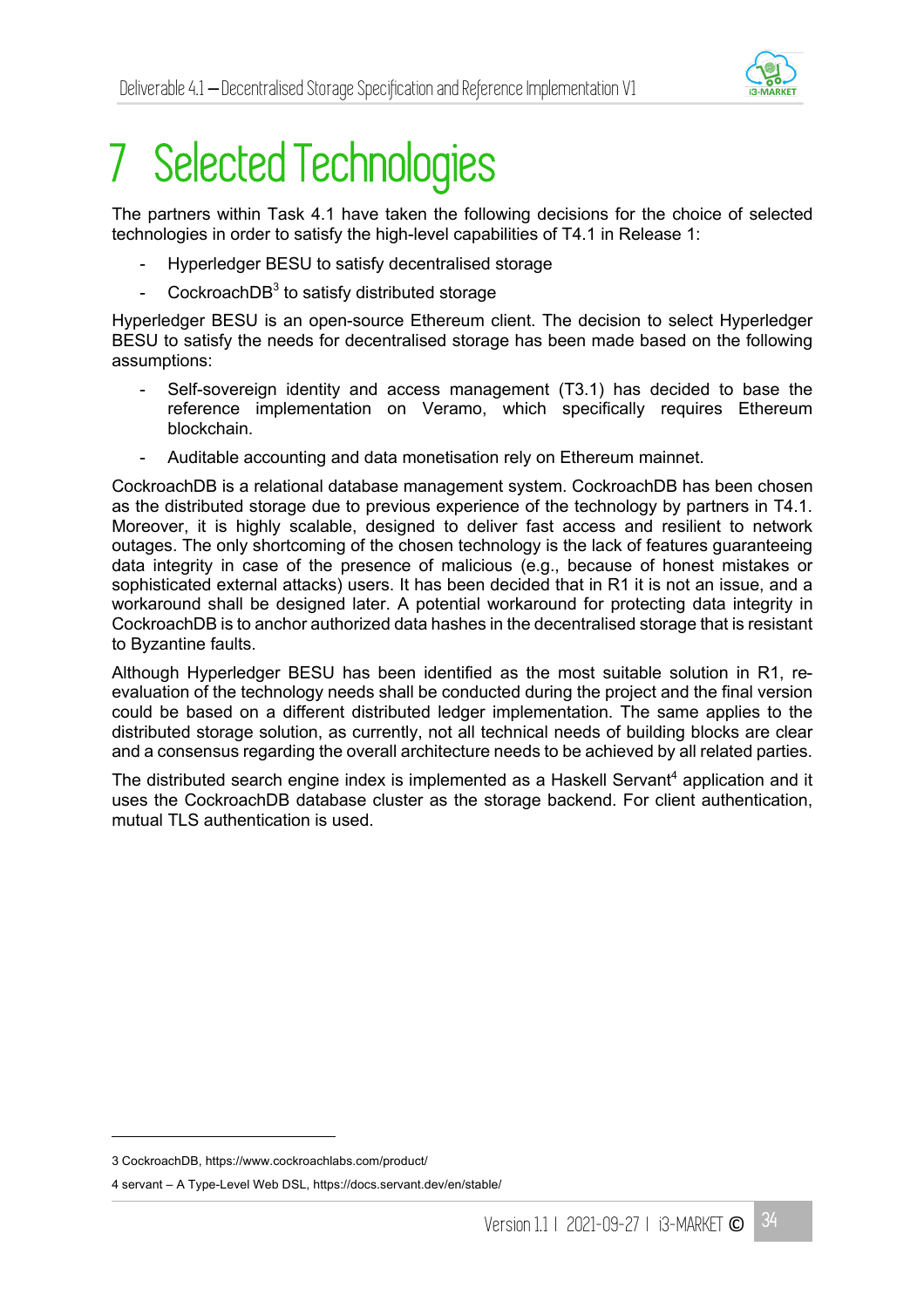

## 8 Technical contributions of i3-MARKET project

Data Storage subsystem has a vital role in i3-MARKET network, providing both structured database and ledger storage solutions, hence supporting several use cases. There are several contributions that the Data Storage subsystem brings to the i3-MARKET project.

The main technical contribution of i3-MARKET project for decentralised and distributed storage is combining existing state-of-the-art storage technologies in a novel way and enriching these components with custom application-specific logic and interfaces to support the diverse goals of the i3-MARKET framework that an off-the-shelf solution would not be able to cover. This can demonstrate how technologies with different technical characteristics can be used synergistically in a distributed system to leverage the relative strengths of each storage component in order to achieve new qualities in the whole system.

In particular, the decentralised storage component Hyperledger Besu already provides storage with strong security guarantees (integrity, availability), but due to its architecture, it is relatively inefficient and expensive for storing large or mutable data sets. Also, the query processing capabilities of Hyperledger Besu are quite limited compared to a relational database engine. As the i3-MARKET framework contains elements of a conventional information system where such features are desirable, it is reasonable to integrate a database management system that provides efficient storage for large and mutable data sets as well as rich query processing facilities. An SQL database management system comes with mature software development tools and libraries while also being already familiar to software developers. However, even the state-of-the-art SQL database management systems, such as CockroachDB, that support redundancy and distributed deployments, lack some of the integrity guarantees of blockchain-based distributed ledgers. The integrity of these databases relies on the node operators being trusted. In case of an i3-MARKET like setting where participants may have conflicting financial interests and there is a possibility of collusion to achieve gains, it is important to minimise the amount of trusted components ("trusted component" means that users must rely on the component without being able to actually verify the correct operation of the component). By combining these technologies, the whole system can exploit a storage system with large capacity, powerful query processing and good integrity properties without relying on trusted components.

The auditable accounting component is a good example how the storage system can be utilized – small pieces of data (hashes) are anchored in the distributed ledger and larger proofs are stored in CockroachDB. Also, the storage supports the coordination between different instances of semantic search engines where all parties can verify that the database cluster nodes operated correctly and, for example, did not hide some records from some parties.

With the novel storage infrastructure in place, we expect future use cases to utilize more of the potential and advanced features that the storage subsystem provides, hence minimising the development effort of new use cases. This may also include integrating additional storage technologies (i.e., IPFS, NoSQL, graph database) to the existing framework.